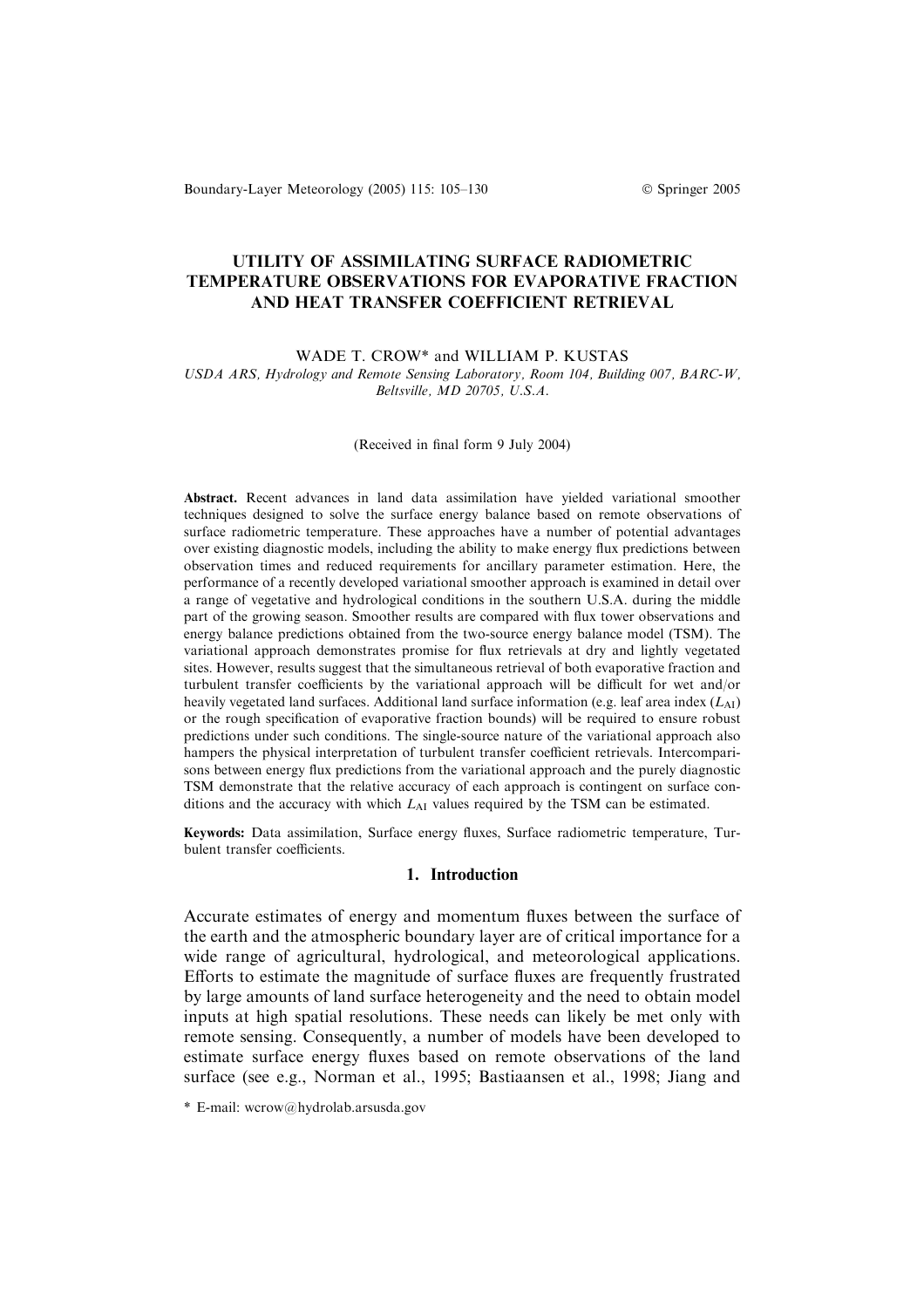Islam, 2001; Su, 2002). These approaches generally utilize surface radiometric temperature  $(T_s)$  observations to solve the surface energy balance and partition incoming radiation into various flux components. They are typically diagnostic in nature and therefore make flux predictions only for instances in which  $T_s$  observations are available. Obtaining reliable surface energy flux predictions also requires knowledge of ancillary land surface parameters such as the leaf area index  $(L_{AI})$ , surface roughness, and the fractional coverage of vegetation  $(f_v)$  to accurately estimate near-surface resistance to the transfer of momentum, energy, and water. These parameters are often estimated using remotely observed visible and infrared spectral indices in order to minimize the amount of in situ observations required by the energy balance algorithm.

In contrast to diagnostic approaches where surface radiometric temperature is treated as a forcing variable, a number of recent approaches have instead focused on the variational assimilation of  $T_s$  into a force-restore equation for surface temperature (Castelli et al., 1999; Boni et al., 2000). These approaches have a number of advantages over purely diagnostic approaches. Most importantly, they provide flux estimates that are continuous in time and can temporally interpolate, using a physically realistic force-restore prognostic equation, between sparse  $T_s$  observations (Boni et al., 2001). In addition, estimates of ground heat flux can be obtained using a physically based approach instead of relying on empirical formations that estimate ground heat flux as a fixed fraction of net radiation. A third advantage for variational assimilation-based techniques has recently been described by Caparrini et al. (2003, 2004) who attempt to simultaneously retrieve both turbulent transfer coefficients and daily-averaged evaporative fraction  $(E_F)$  magnitudes from  $T_s$ observations. A simultaneous retrieval of both variables eliminates the need for the *a priori* specification of surface roughness lengths to obtain transfer coefficient estimates. To date, retrievability concerns have limited the approach to a single-source geometry for surface radiative emission. In contrast, the disaggregation of surface emission into soil and vegetation components is often viewed as a critical component of other models. Diagnostic approaches such as the two-source energy balance model (TSM) (Norman et al., 1995) are based on the disaggregation of  $T_s$  observations into soil and vegetative contributions and the separate calculation of soil and canopy energy fluxes. This separation eliminates the need to obtain bulk surface transfer coefficients that attempt to aggregate across soil and vegetation surface components.

Currently, the most advanced operational approaches for regional-scale energy flux monitoring are based on the application of TSM principles to geostationary satellite  $T<sub>s</sub>$  observations and the independent estimation of leaf area index and surface roughness length (Diak et al., 2004). Because of its reduced parameter requirements, the variational smoother approach of Caparrini et al. (2003, 2004) offers an attractive alternative but has not been extensively tested over a wide range of land surface conditions. The purpose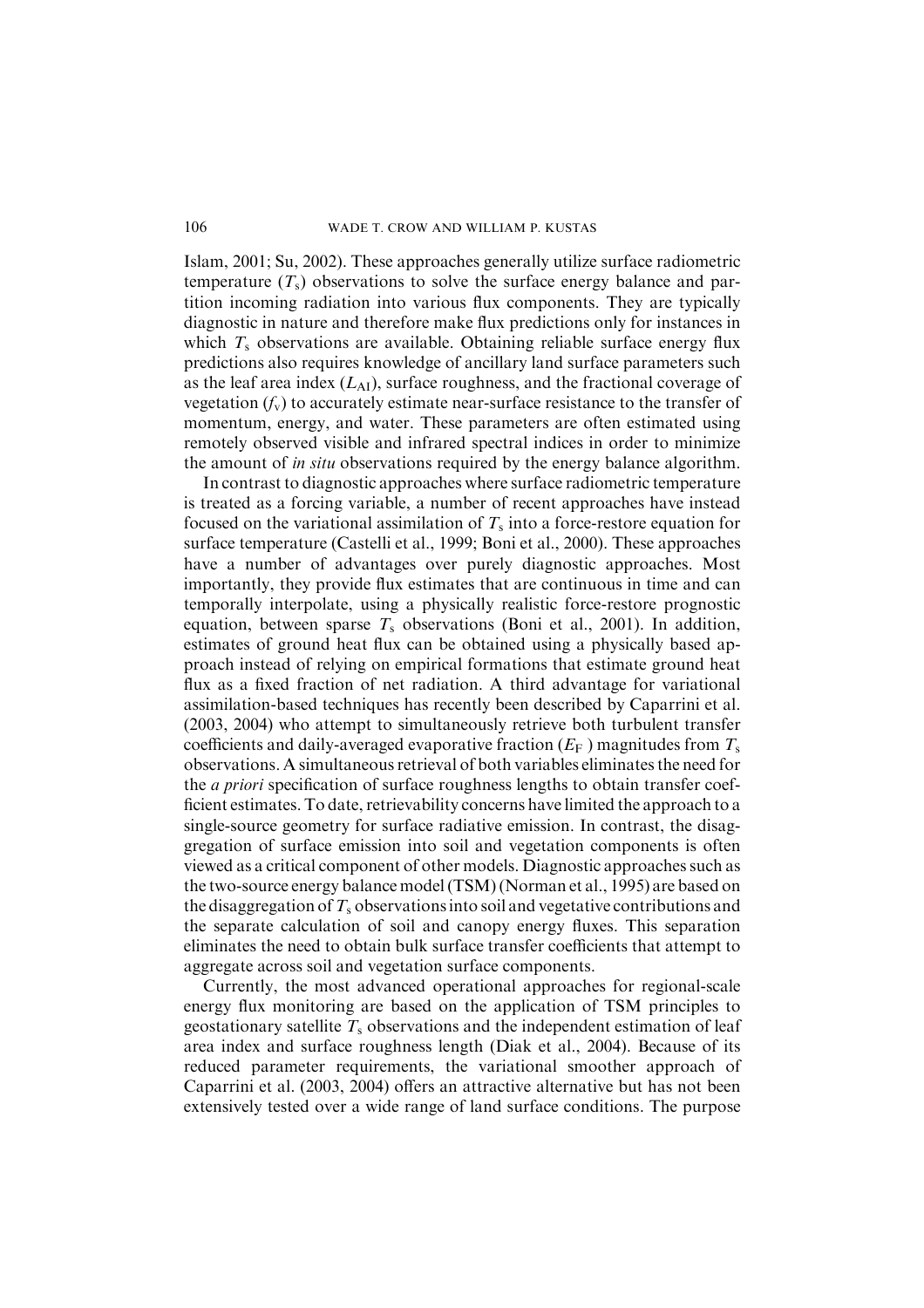of this study is to evaluate the approach of Caparrini et al. (2003, 2004) during the growing season over a range of different land cover types within the south-central and south-western U.S.A. Three aspects of the approach will be examined: its ability to uniquely and unambiguously retrieve both surface energy fluxes and turbulent transfer coefficients in a simultaneous manner from a time series of  $T_s$  observations; the degree to which transfer coefficients derived by the model can be physically interpreted; and the accuracy of its energy flux predictions. The examination of model accuracy and interpretability will be aided by comparison with flux tower observations and TSM predictions at the same series of sites.

### 2. Energy Balance Models

Analysis is based on the variational smoother approach of Caparrini et al. (2003, 2004) utilizing the force-restore equation for surface temperature (VAR-FR) and the diagnostic TSM of Norman et al. (1995). Both models are based on the remote observation of  $T_s$  and the surface energy balance equation that describes the partitioning of incoming net radiation  $(R_n)$  into latent energy  $(LE, L$  being the latent heat of vaporization and  $E$  the evaporation), sensible heating  $(H)$ , and ground heat flux  $(G)$  components:

$$
R_n = LE + H + G.\tag{1}
$$

Details underlying both approaches are described below.

### 2.1. VARIATIONAL DATA ASSIMILATION APPROACH

As noted above, the VAR-FR approach is based on the use of a force-restore equation to model the evolution of surface soil temperature  $(T<sub>s</sub>)$  in response to variations in radiative forcing  $(R_n - H - LE)$  occurring at a diurnal frequency  $(\omega)$ :

$$
\frac{dT_s}{dt} = \frac{2\sqrt{\pi\omega}}{P} [R_n - H - LE] - 2\pi\omega(T_s - T_d),\tag{2}
$$

where P is the thermal inertia of the land surface and  $T<sub>d</sub>$  the deep soil temperature. The approach of Caparrini et al. (2003, 2004) rewrites (2) by defining the evaporative fraction  $(E_F)$  to be:

$$
E_{\rm F} = \frac{LE}{LE + H},\tag{3}
$$

and utilizing a bulk transfer formulation for  $H$  where:

$$
H = \rho c_p C_H U (T_s - T_a) \tag{4}
$$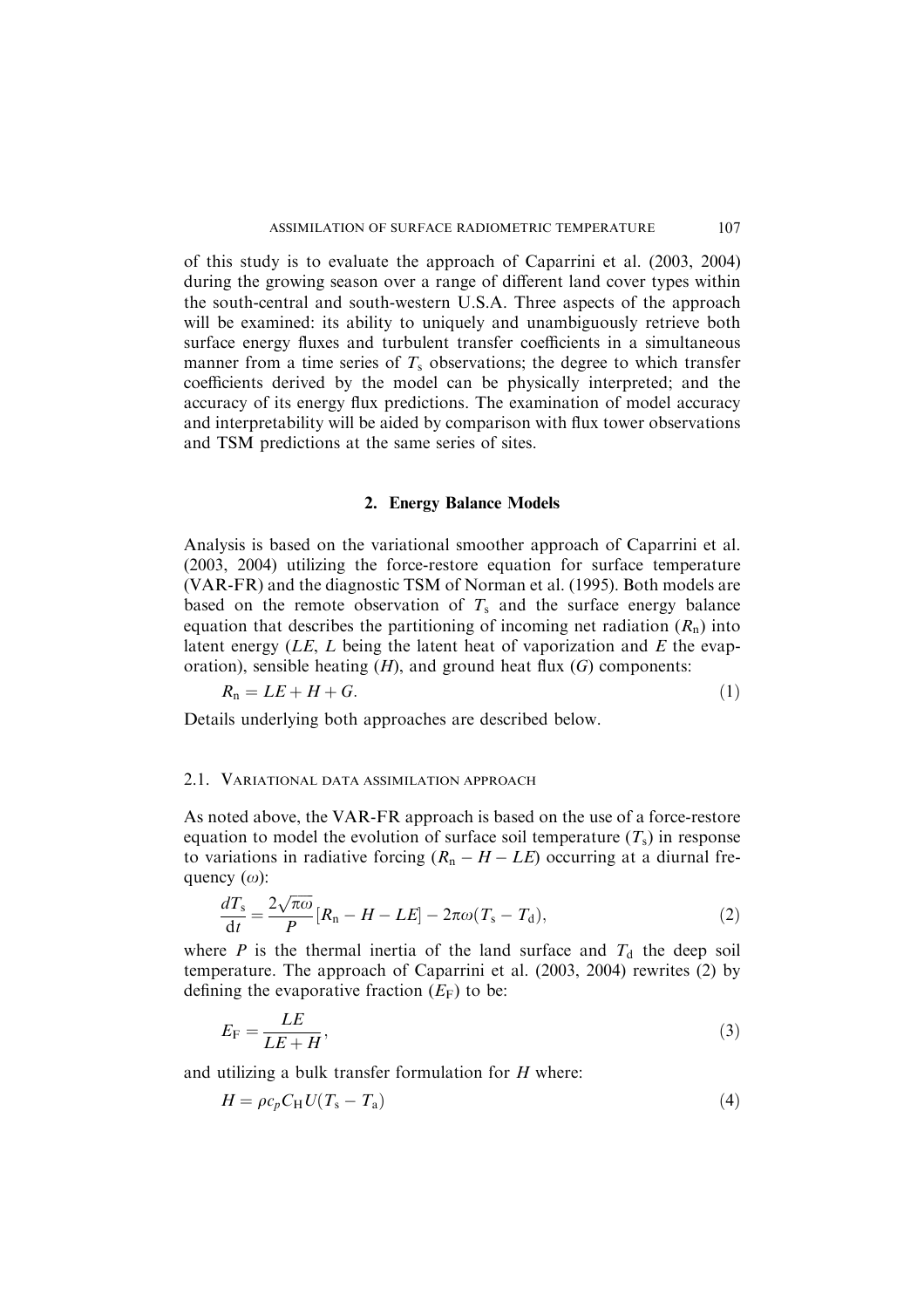and  $T_a$  is the air temperature, U the wind speed,  $c_p$  is the specific heat of air,  $\rho$ the density of air, and  $C_H$  the bulk transfer coefficient for heat. Stability impacts on  $C_H$  can then be described as a function of the bulk Richardson number,  $Ri_{\rm B}$ :

$$
\frac{C_{\rm H}}{(C_{\rm H})_{\rm N}} = 1 + e^{\Psi} (1 - e^{10R i_{\rm B}}),\tag{5}
$$

where  $\Psi$  is the static stability correction parameter and the neutral transfer coefficient  $(C_H)$ <sub>N</sub> is typically represented as:

$$
(C_{\rm H})_{\rm N} = \frac{k^2}{\ln(z_{\rm ref}/z_{\rm 0m}) \ln(z_{\rm ref}/z_{\rm 0h})}
$$
(6)

with  $k$  representing Van Karman's constant,  $z_{ref}$  the measurement height for wind, and  $z_{0m}$  and  $z_{0h}$  roughness lengths for momentum and heat transfer, respectively.

Substracting one from both sides of (3) and solving for  $H + LE$  leads to  $H + LE = H/(1 - E<sub>F</sub>)$ . Inserting this expression into (2) and expanding H via (4) and (5) yields:

$$
\frac{dT_{\rm s}}{dt} = \frac{2\sqrt{\pi\omega}}{P} \left( R_{\rm n} - \frac{(C_{\rm H})_{\rm N}}{1 - E_{\rm F}} [T_{\rm s} - T_{\rm a}] \rho c_p U [1 + e^{\Psi} (1 - e^{10R_{\rm B}})] \right) - 2\pi\omega (T_{\rm s} - T_{\rm d}).
$$
\n(7)

Variables  $P$  and  $\Psi$  are considered to be non-time varying and set equal to 750 J m<sup>-2</sup> K<sup>-1</sup> s<sup>-1/2</sup> and ln (2) respectively for all sites. While these values are somewhat uncertain, off-line sensitivity results demonstrate the limited sensitivity of  $E_F$  results to variations in either parameter. The restoring temperature  $T_d$  is calculated by applying a semi-diurnal (12-h) filter to  $T_s$ observations using a phase lag of 2 h. Values for  $R_n$ , U,  $R_i$ <sub>B</sub>, and  $T_a$  are taken from micrometeorological observations and the definition of the bulk Richardson number:

$$
Ri_{\rm B} = \frac{g}{\theta} \frac{\Delta \theta z_{\rm ref}}{U^2},\tag{8}
$$

where g is the gravitational constant,  $\theta$  the potential temperature of the air, and  $\Delta\theta$  the air/surface potential temperature difference. In this study  $T_s$ observations are derived from a ground-based infrared radiative thermometer. However, the expectation is that satellite measurements will eventually be utilized. The VAR-FR model is a single-source model in the sense that contributions from soil background to  $T_s$  observations are neglected and observations of  $T_s$  are directly inserted into (4).

Given a times series of daytime  $T_s$  observations, Caparrini et al. (2003, 2004) describe a variational data assimilation system (VAR-FR) capable of simultaneously retrieving estimates of both  $(C_H)_{N}$  and  $E_F$ . The variational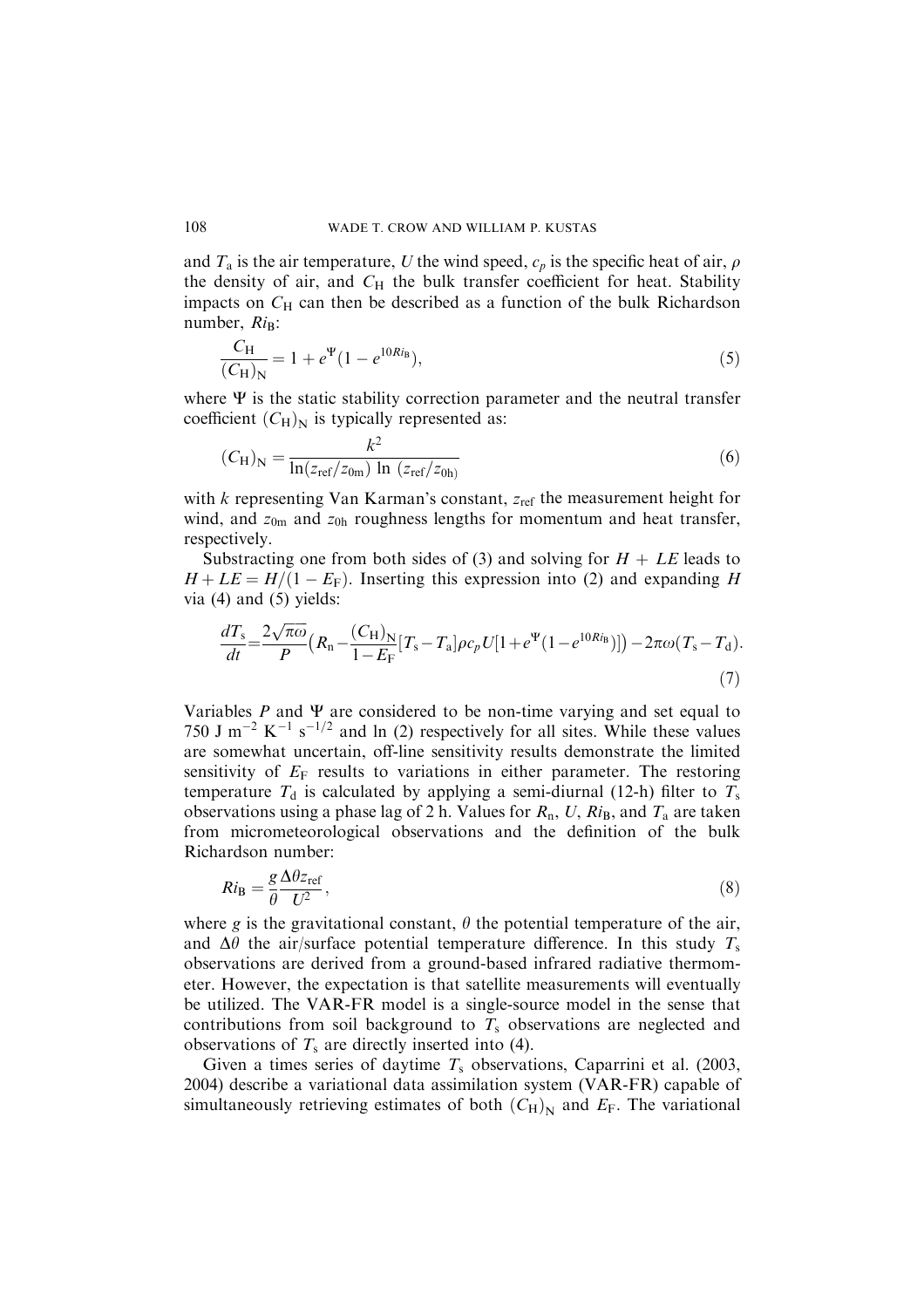problem is solved by obtaining an adjoint state model for (7) and utilizing the model to efficiently search for values of  $(C_H)_{N}$  and  $E_F$  that minimize the root-mean-squared difference between predictions of  $T_s$  obtained via (7) and  $T<sub>s</sub>$  observations (Castelli et al., 1999). The approach is applied over discrete (multi-day) time periods within which  $E_F$  is allowed to vary daily and  $(C_H)_N$ is held constant. Due to the self-preservation properties of  $E_F$  (Crago and Brutsaert, 1996), diurnal variation in  $E_F$  is assumed small and neglected. In order to eliminate the possibility of negative  $(C_H)_{N}$  retrievals, Caparrini et al. (2003, 2004) solve for the transformed parameter  $R$  defined to be:

$$
(C_{\mathrm{H}})_{\mathrm{N}} = e^{R}.\tag{9}
$$

The VAR-FR also requires an *a priori* specification of physically realistic limits for  $E_F$ . Also otherwise noted, a range of between 0.1 and 0.9 is used.

### 2.2. THE TWO-SOURCE MODEL

A detailed description of the original TSM can be found in Norman et al. (1995). The modelling approach evaluates the temperature contribution of the vegetated canopy layer and soil/substrate to the radiometric surface temperature observation, and the resulting turbulent heat flux contributions driven by surface–air temperature differences with aerodynamic resistance parameterizations for the vegetation and soil components. This modelling strategy follows the conceptual two-source framework proposed by Shuttleworth and Wallace (1985) for partially vegetated surfaces (see also Shuttleworth and Gurney, 1990).

There have been several modifications to the original TSM formulation that can significantly influence flux predictions for partial canopy covered surfaces. These include estimating the divergence of net radiation through the canopy layer with a more physically based algorithm, adding a simple method to address the effects of clumped vegetation on radiation divergence and wind speed inside the canopy layer, adjusting the magnitude of the Priestley–Taylor (Priestley and Taylor, 1972) coefficient used in estimating canopy transpiration, and formulating a new estimation for soil resistance to sensible heat-flux transfer (Kustas and Norman, 1999a, b; 2000a, b).

The TSM and VAR-FR approaches present a number of key differences. The TSM approach uses  $T_s$  as a forcing variable to solve a diagnostic set of equations that considers the impact of thermal emission from both the canopy and soil. For the 4-h period on either side of solar noon, the TSM model assumes ground heat-flux fraction ( $G_F$ ) to be a function of  $L_{AI}$ ,  $R_n$ , and solar zenith angle  $\theta_s$  (Norman et al., 1995; Anderson et al., 1997):

$$
G_{\rm F} = G/R_{\rm n} = c_{\rm g} \exp\left(-\kappa L_{\rm AI}/\sqrt{2\cos\theta_{\rm s}}\right). \tag{10}
$$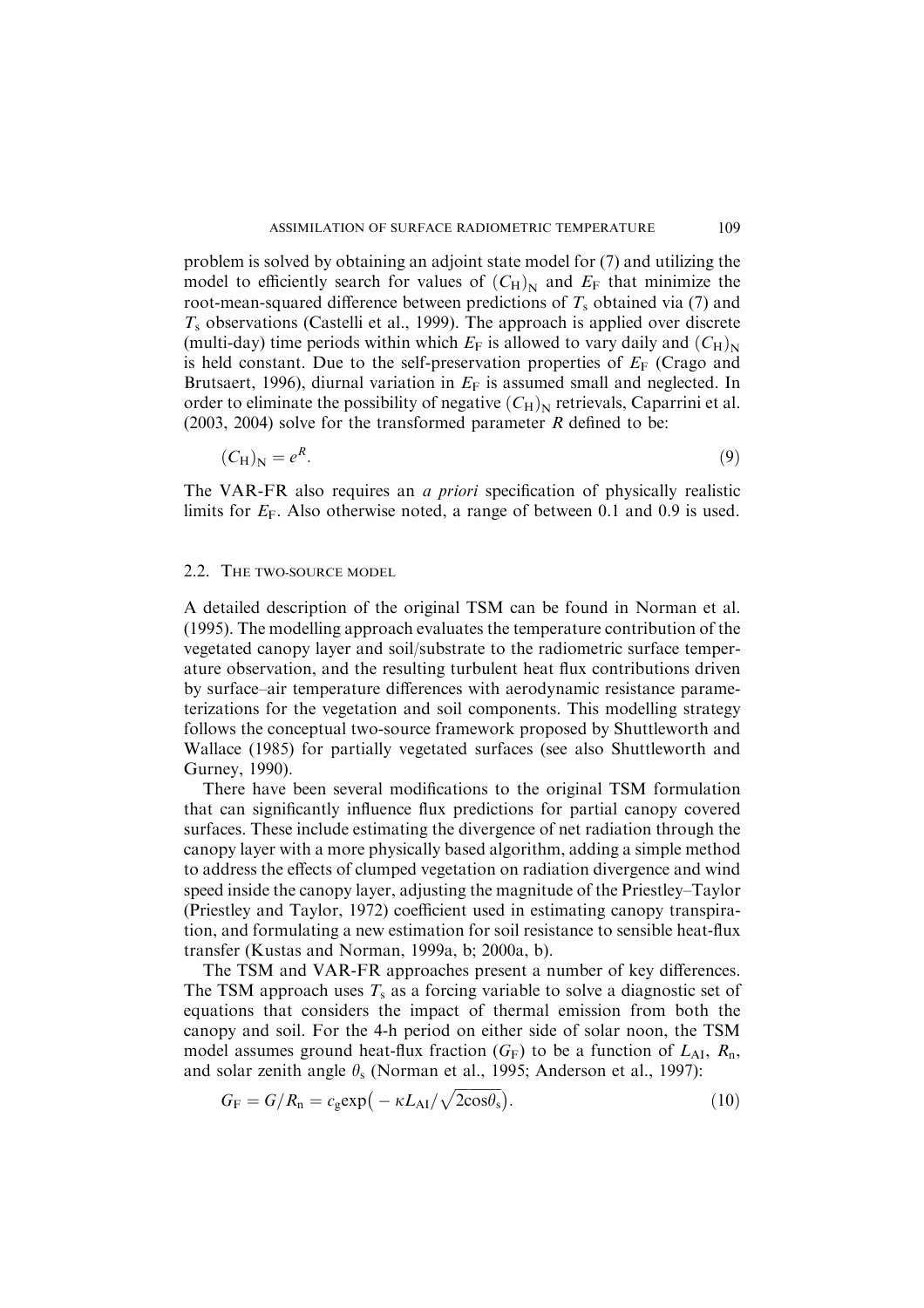Following Kustas et al. (1998),  $c<sub>g</sub>$  is typically assumed to be 0.35 and the extinction coefficient  $\kappa$  set to 0.6. Since  $G_F$  is modelled as a simple function of  $L_{\text{AI}}$  and canopy heat storages are neglected, the TSM does not require the forward temporal integration of any thermal state. Flux calculations are made based solely on instantaneous micrometeorological observations, plus vegetation structure and  $T_s$ . The roughness length for momentum is taken to be one-eighth of plant canopy height. Accurate  $L_{\text{Al}}$  estimates for the vegetation canopy must be independently obtained in order to calculate the relative contribution of vegetative and soil sources to  $T<sub>s</sub>$  observations, the net radiation partitioning between the vegetation canopy and soil, and the aerodynamic resistance to momentum transfer within the canopy.

In contrast, the VAR-FR attempts to solve for the heat transfer coefficient and surface energy fluxes (including  $G$ ) by assimilating  $T_s$  observations into a prognostic force-restore equation for canopy temperature (7). Unlike the TSM, memory of past thermal states is retained in the deep temperature state  $T<sub>d</sub>$ . However, as a single-source approach, it neglects the impact of background soil emission on  $T_s$  observations.

### 3. Study Locations and Data

Site locations, surface conditions, and dates are listed in Table I; measurements of surface energy fluxes, micrometeorological quantities, and surface radiometric temperature are available at all sites. Data at the MONSOON1 and MONSOON5 sites were collected as part of the MONSOON'90 field experiment (Kustas and Goodrich, 1994) in the U.S. Department of Agriculture Agricultural Research Service's Walnut Gulch experimental watershed near Tombstone, Arizona. The LW site was maintained as a long-term

| <b>Site</b>                                 | Lat/long                                                               | Julian days                                              | Year                         | Land cover                                            | <b>NDVI</b>                  | $\overline{E_{\rm F}}$       |
|---------------------------------------------|------------------------------------------------------------------------|----------------------------------------------------------|------------------------------|-------------------------------------------------------|------------------------------|------------------------------|
| ELRENO1<br>ELRENO13<br>MONSOON1<br>MONSOON5 | $35.54/-98.02$<br>$35.56/-98.06$<br>$31.74/-110.05$<br>$31.73/-109.94$ | $175 - 195$<br>$171 - 195$<br>$209 - 222$<br>$210 - 221$ | 1997<br>1997<br>1990<br>1990 | Pasture<br>Bare soil<br>Sparse shrubs<br>Sparse grass | 0.61<br>0.00<br>0.20<br>0.35 | 0.83<br>0.50<br>0.55<br>0.60 |
| <b>FIFE</b>                                 | $39.00/-96.50$                                                         | $169 - 194$ (wet)<br>$194 - 219$ (dry)                   | 1987<br>1987                 | Native prairie<br>Native prairie                      | 0.70<br>0.61                 | 0.86<br>0.65                 |
| LW                                          | $36.60/-97.48$                                                         | $149 - 188$ (wet)<br>$188 - 228$ (dry)                   | 1997<br>1997                 | Range<br>Range                                        | 0.30<br>0.30                 | 0.53<br>0.43                 |

TABLE I Study site characteristics.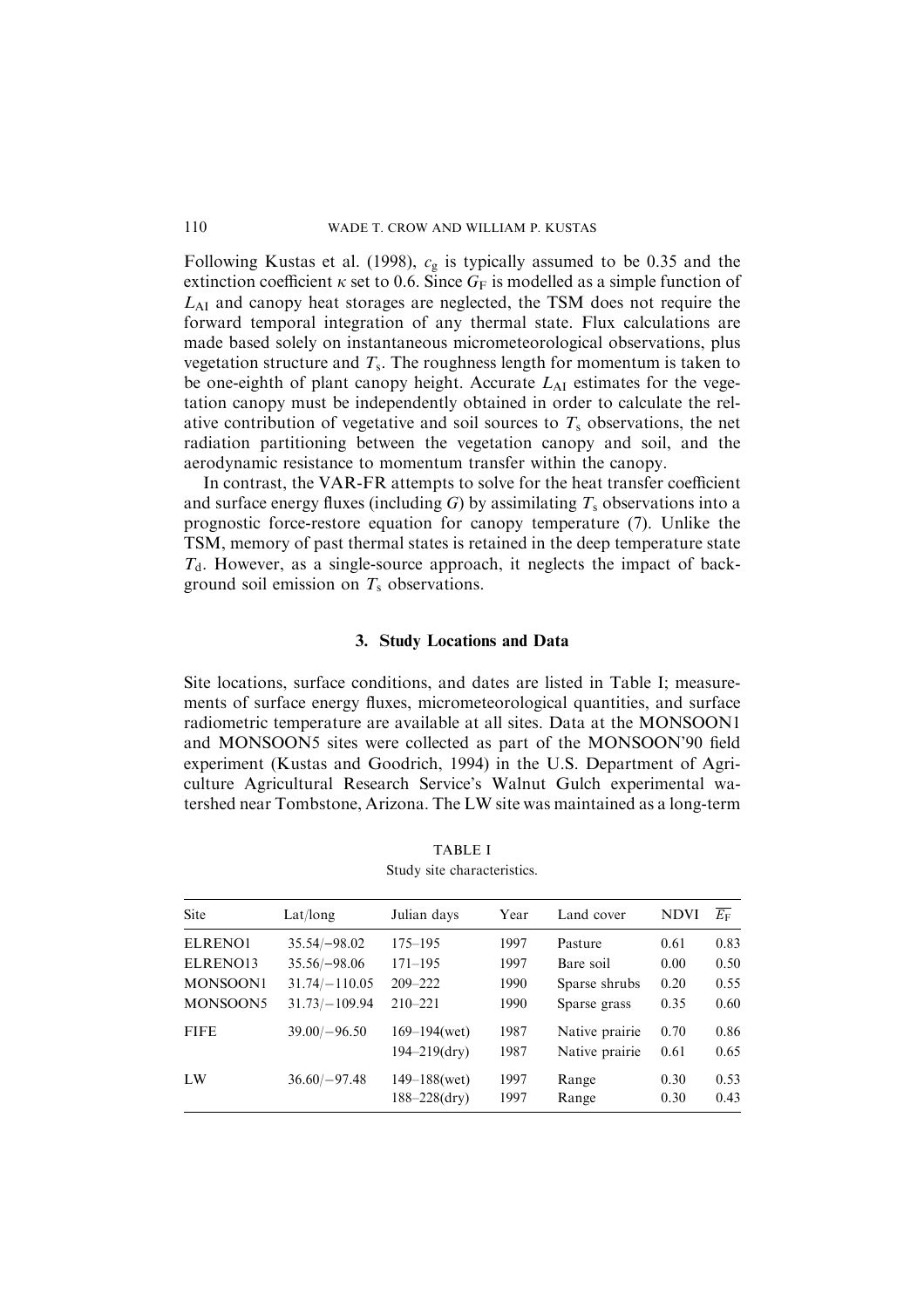energy flux study site between 1996 and 1998 by the National Oceanic and Atmospheric Administration/Atmospheric Turbulence and Diffusion Division within the Little Washita (LW) river basin in south-central Oklahoma. The ELRENO1 and ELRENO13 sites in the vicinity of El Reno, Oklahoma were instrumented as part of the 1997 Southern Great Plains Hydrology Experiment. Site details can be found in Hollinger and Daughtry (1999) and in SGP'97 documentation accessible online at http://hydrolab.arsusda.gov/ sgp97/documents.html

Data collected at the MONSOON, LW, and ELRENO sites are based on observations made on single flux towers. In contrast, data for the First International Satellite Land Surface Climatology Project (ISLCP) Field Experiment (FIFE) site are based on the areal average of several flux towers within the  $15^2$ -km<sup>2</sup> FIFE study site (Sellers et al., 1992) in eastern Kansas. Acquisition, processing, and spatial averaging of the FIFE dataset is detailed in Betts and Ball (1998). Flux observations at the MONSOON sites had previously been modified to ensure energy balance by solving for LE as a residual (Kustas et al., 1994). At the ELRENO and LW sites, raw flux observations were considered only from days exhibiting a daytime closure ratio,  $(LE + H)/(R_n - G)$ , greater than 0.75.

Within the south-central and south-western U.S.A., middle to late parts of the growing season (June to August) typically exhibit the most complex temporal interaction between periods of energy- and water-controlled evapotranspiration, the most profound impact of water stress on vegetation health and productivity, and the strongest contrasts between soil and vegetation temperatures. As a consequence, prediction of surface energy fluxes based on  $T_s$  observations during this period is both difficult and highly relevant for agricultural and land management applications. In our analysis, site locations and times were selected to capture the full range of growing season hydrologic and vegetation conditions typically encountered in the region. Normalized difference vegetation index (NDVI) values at the sites range from essentially zero at the bare soil ELRENO13 site to 0.70 at the FIFE site. Average daytime  $E_F$  observations range between 0.43 for arid conditions encountered at the rangeland LW site to 0.86 for observations collected during a wet period at the native prairie FIFE site. Measurements of daytime-averaged (1000–1600 CST) turbulent energy fluxes range between 100 and 400 W  $\mathrm{m}^{-2}$  for H and 100 and 500 W  $\mathrm{m}^{-2}$  for LE.

## 4. Results

A fundamental concern about application of variational techniques to any geophysical problem is whether the approach is capable of making unambiguous and physically interpretable predictions of variables. If so, then a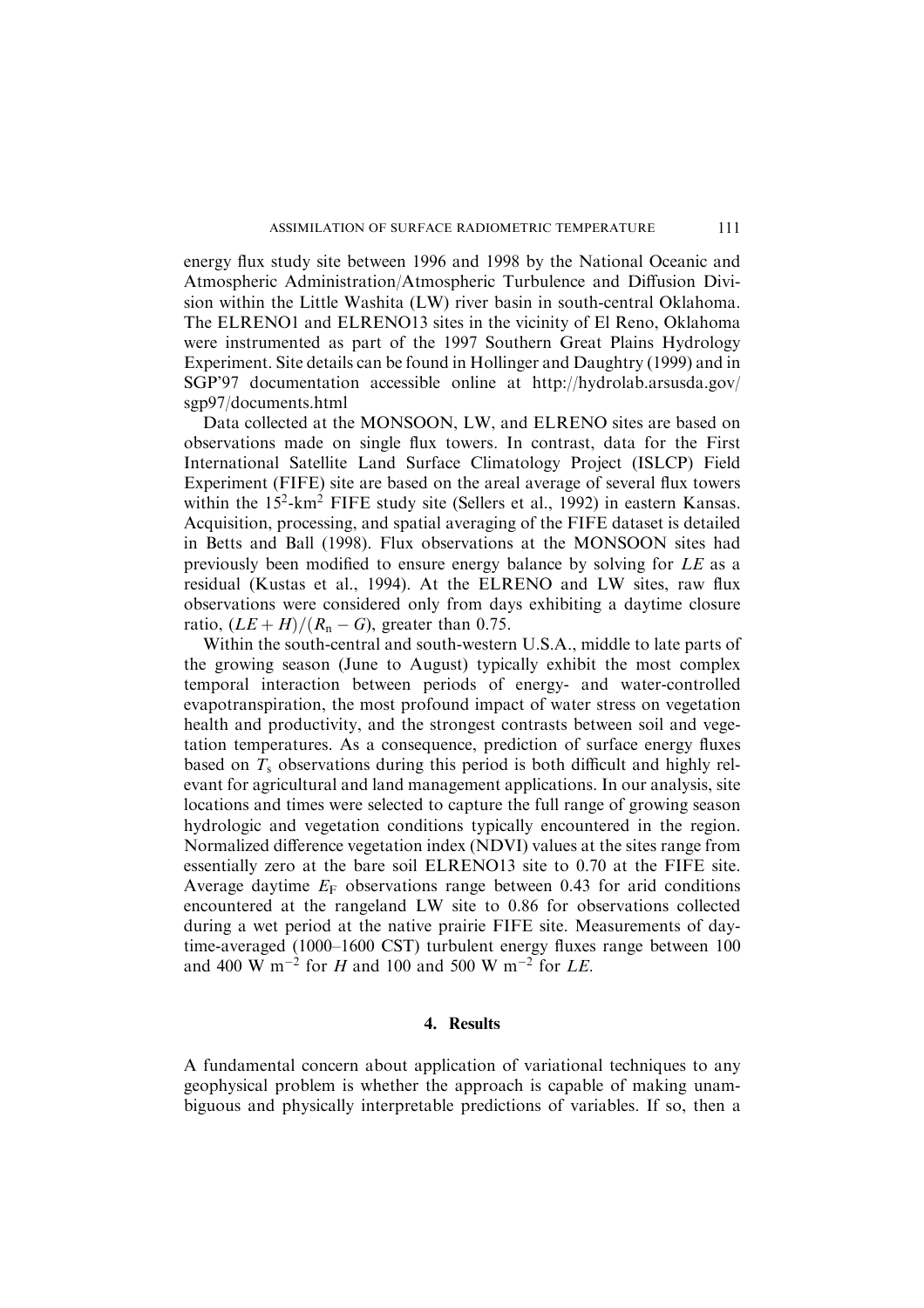secondary question arises as to how accurate these retrievals are relative to independent measurements and competing approaches. To this end, the approach of Caparrini et al. (2003, 2004) was evaluated at sites listed in Table I based on its ability to simultaneously retrieve both  $E_F$  and  $(C_H)_N$ (Section 4.1), the physical interpretability of its  $(C_H)_{N}$  predictions (Section 4.2), and its ability to accurately estimate  $E_F$  (Section 4.3). Accuracy comparisons for  $E_F$  retrievals were made relative to both independent flux tower observations as well as comparable TSM predictions obtained at the same series of sites. All comparisons to measurements were made based on daytime-averaged (1000–1600 local time) energy flux values.

# 4.1. SIMULTANEOUS RETRIEVAL OF  $E_F$  and  $(C_H)_N$

Using the adjoint-based variational data assimilation strategy of Caparrini et al. (2003, 2004) (VAR-FR),  $E_F$  and R predictions were calculated at each of sites listed in Table I. Based on optimization against a time series of  $T_s$ observations, the VAR-FR algorithm provides output for a separate  $E_F$  value for each day in the assimilation period and a single  *prediction that defines the* heat transfer coefficient for the entire period. Averaging daily  $E_F$  predictions within a given assimilation yields the period averaged evaporative fraction  $(\overline{E_{\rm F}})$ . Figure 1 plots iterative  $(\overline{E_{\rm F}})$  and R values obtained as the adjoint-based variational approach searches for a minimum at the MONSOON1 site, and Figure 2 shows the minimization of  $T_s$  root-mean-square-error (RMSE) as a function of iteration number for the four initial conditions shown in Figure 1a. Initial conditions were arbitrarily selected to span a range of possible land surface conditions. The VAR-FR system converges to a relatively flat valley after 1000 iterations (Figures 2c and 3), which expresses a trade-off between cooling of the surface via turbulent transfer and evapotranspiration. Highly negative R values imply smooth surfaces and vigorous evapotranspiration. Larger (less negative) R values imply rougher surfaces with increased reliance on turbulent heat transfer for cooling. Convergence beyond iteration number 1000 (approximately) is extremely slow (Figure 1d) and associated with essentially negligible variations in  $T_s$  RMSE (Figure 2). Each of the four convergence pathways in Figure 2 is likely to satisfy any reasonable convergence criterion before iteration number 2500. Nevertheless, large differences in R and  $\overline{E_{\rm F}}$  retrievals persist between pathways beyond 5000 iterations (Figure 1d). This suggests that optimized R and  $\overline{E_{\rm F}}$  values will vary as a function of initial conditions (Figure 1a) unless extremely strict convergence criterion is utilized.

In order to overcome convergence problems associated with the simultaneous optimization of both R and  $E_F$ , the approach of Caparrini et al. (2003, 2004) was modified so that  $E_F$  values were separately optimized for a range of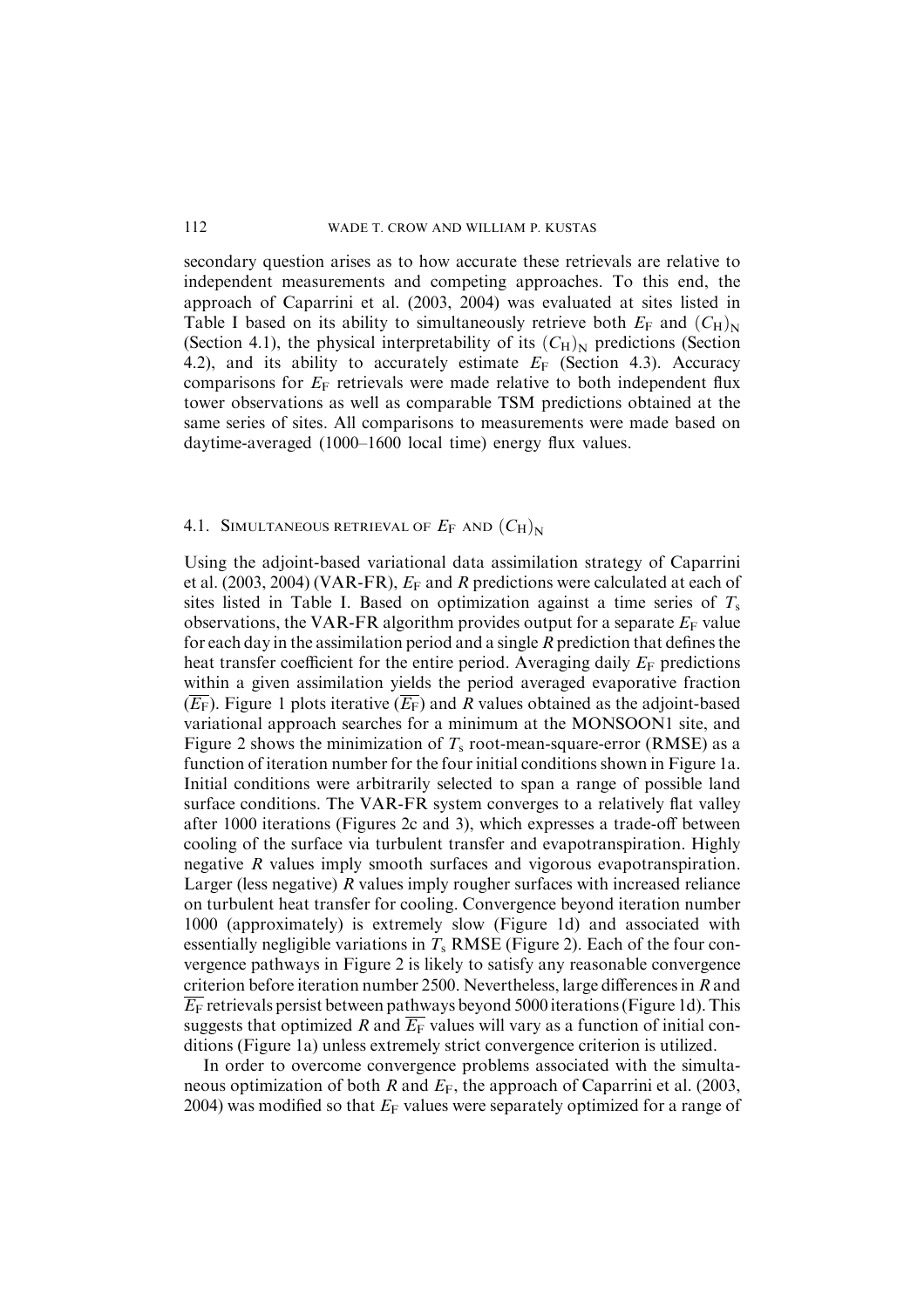

Figure 1. Iterative evolution R and  $\overline{E}_F$  retrivals by the VAR-FR approach at the MON-SOON1 site. Initial conditions for the iterative solver are indicated with open circles.

fixed R values. Optimization yields a time series of  $E_F$  predictions associated with the best fit to observed  $T_s$  values for a fixed value of R. In this case, convergence was good after 100 iterations of the algorithm. Figure 3a plots the temporal average of  $E_F$  values  $(\overline{E_F})$  required to minimize the model  $T_s$ error over a range of R values at four sites listed in Table I: ELRENO13, LW(dry), MONSOON1, and FIFE(wet). Figure 3b shows  $T_s$  RMSE differences between observed and modelled  $T_s$  for the same range of R. The simultaneous retrieval of both  $E_F$  and R requires the presence of well-defined minima in  $T_s$  RMSE to allow for the unambiguous specification of R values. However, observed  $T_s$  minima at the LW(dry) and FIFE(wet) sites are shallow with respect to variations in  $R$  (Figure 3b) and lend uncertainty to optimized  *values. This ambiguity can have major impacts on the sub*sequent accuracy of  $E_F$  predictions (Figure 3c). For instance, during the LW(dry) period, R values between  $-6.25$  and  $-5.25$  produce essentially the same fit to  $T_s$  observations yet lead to  $E_F$  RMSE that vary between 0.1 and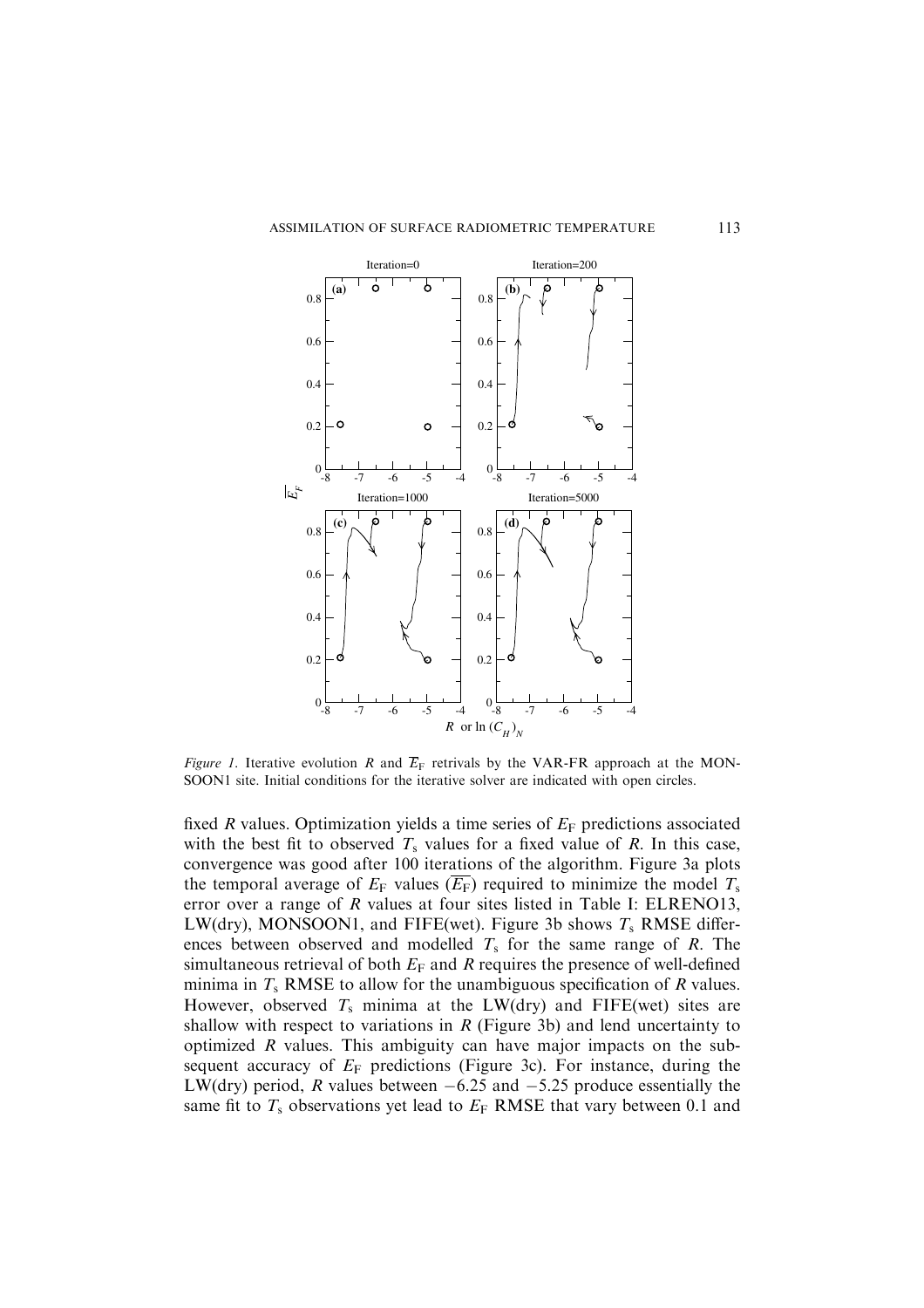

Figure 2. Decrease in  $T_s$  RMSE as a function of VAR-FR iteration number for the four initial conditions shown in Figure 1.

0.3. At the FIFE(wet) site, very good fits to both  $T_s$  and  $E_F$  observations are associated with an  $R$  value near  $-4.5$ . However, larger (less negative) values of R produce essentially identical fits to  $T<sub>s</sub>$  observations and are associated with a poorer  $E_F$  accuracy. At both sites,  $T_s$  observations do not unambiguously identify R values associated with accurate  $E_F$  predictions. This lack of identifiability is the ultimate source of convergence problems encountered when R and  $E_F$  are simultaneously optimized (Figures 1 and 2).

Some amount of additional land surface information appears necessary to unambiguously retrieve both  $E_F$  and R at these sites. This information need not be detailed to offer substantial improvement. For instance, following Garratt and Hicks (1973) and assuming  $\ln (z_{0m}/z_{0h}) \approx 2$  in (6), a  $z_{0m}$  value of 0.5 m corresponds to an  $R$  value of  $-4.2$  at the native prairie FIFE site. Such a roughness length is significantly larger than the 0.01–0.03 m range estimated from micrometeorological observations at the same site (Verma et al., 1992) and can be rejected as physically unrealistic given even cursory knowledge of FIFE land cover conditions. Nevertheless, limiting R retrievals to  $R > -4.2$  substantially improves VAR-FR  $E_F$  predictions at the site ( $E_F$ ) RMSE of 0.10 versus 0.30).

## 4.1.1. Role of  $E_F$  Variability

Figure 4 examines this retrievability issue in detail at the MONSOON1 site. The force-restore equation for surface temperature, (7), predicts that, for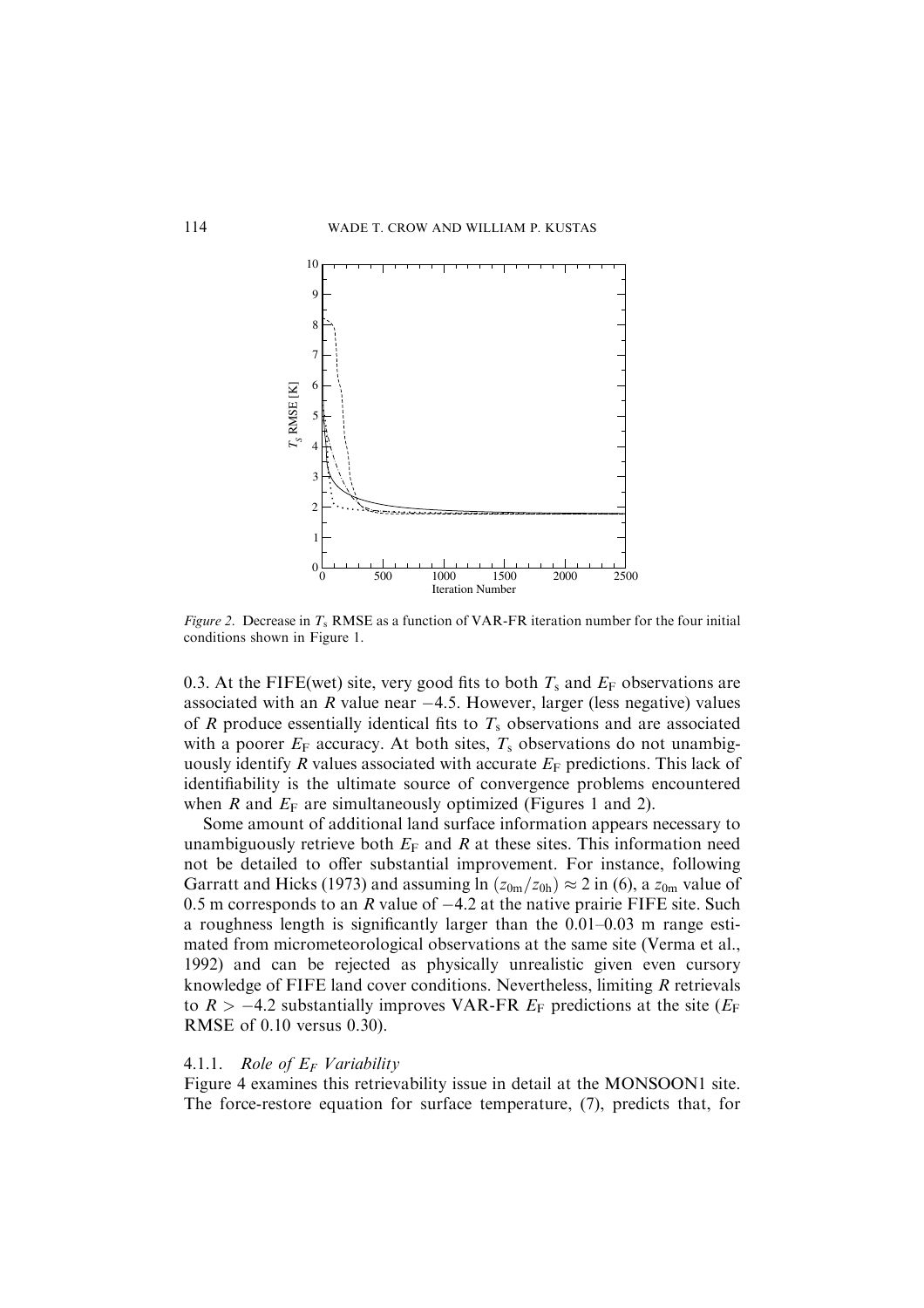

Figure 3. Values of (a)  $\overline{E}_F$ , (b) T<sub>s</sub> RMSE, and (c)  $E_F$  RMSE associated with the best fit to T<sub>s</sub> observations found by the VAR-FR algorithm for a range of pre-specified values of R.

similar meteorological and  $R_n$  conditions, changes in  $(C_H)_N$  and  $E_F$  will produce identical  $T_s$  temporal variations provided the ratio  $(C_H)_{\text{N}}/(1 - E_F)$ is conserved. As a consequence, an optimal value of this ratio can be maintained for any pre-specified value of  $(C_H)_{N}$  via the appropriate adjustment of  $E_F$ . Figure 4a plots the average of  $(C_H)_{\text{N}}/(1 - E_F)$  within the assimilation period,  $(C_H)_{\text{N}}/(1 - \overline{E_{\text{F}}})$ , for a range of pre-specified R values. In the vicinity of the observed  $T_s$  RMSE minimum (see Figure 4b), the VAR-FR algorithm compensates for changes in  $(C_H)_N$  by adjusting  $E_F$  (Figure 4c) and maintaining nearly optimal  $(C_H)_{N}/(1 - \overline{E_F})$  levels. Values of  $(C_H)_{N}/(1 - \overline{E_F})$ deviate significantly from optimal levels only when  $E_F$  values required for optimal fitting to  $T_s$  observations fall outside the pre-specified  $E_F$  bounds. In this case, the data assimilation system is forced to truncate  $E_F$  retrievals and is prevented from obtaining an optimal fit to  $T_s$  observations (Figure 4b). If  $E_F$  values are prevented from becoming optimally large (small), model  $T_s$ predictions become too high (low) and  $(C_H)_{N}$  values can be rejected based on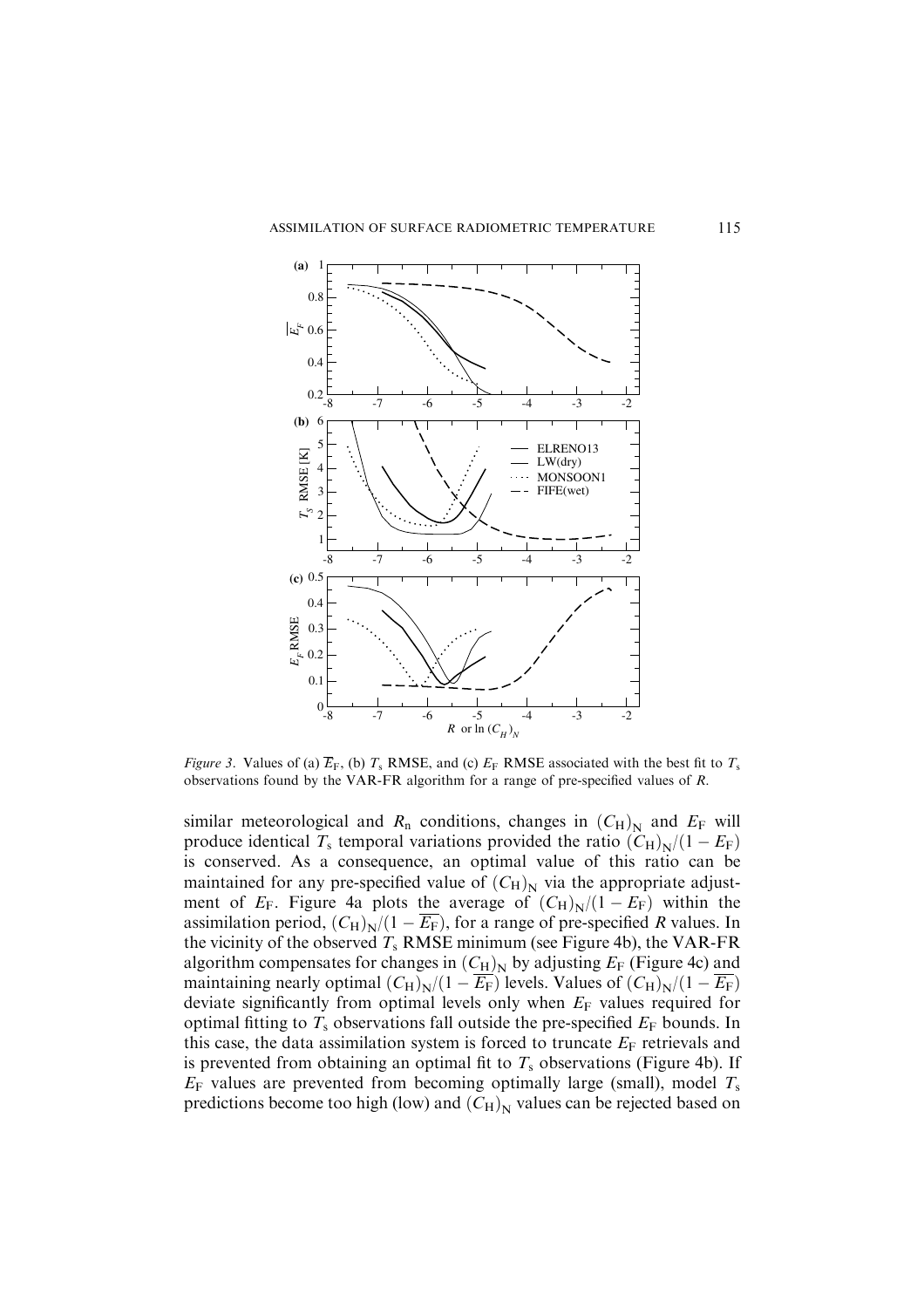

Figure 4. For the MONSOON1 site, values of (a)  $(C_H)_{N}/(1 - \overline{E}_F)$ , (b) T<sub>s</sub> RMSE, (c)  $\overline{E}_F$  and (d)  $\overline{T}_s$  associated with the best fit to  $T_s$  observations found by the VAR-FR algorithm for a range of pre-specified values for  $R$  and different  $E_F$  retrieval bounds.

their inability to match  $T_s$  observations (Figure 4d). The larger the range of  $E_F$  deemed acceptable, however, the more latitude the variational approach has to adjust  $E_F$  with impunity and the shallower the  $T_s$  RMSE minimum. Consequently, the simultaneous retrieval of  $(C_H)_{N}$  and  $E_F$  is dependent on the *a priori* restriction of  $E_F$  to a certain bounded range. These bounds should reflect knowledge of a site's vegetation and climatic characteristics. For instance, dense vegetation at the FIFE site virtually guarantees an  $E_F$  value above 0.5. Consequently, restricting the  $E_F$  range to between 0.5 and 0.9 (as opposed to between 0.1 and 0.9), substantially improves the retrievability of  $(C_H)$ <sub>N</sub> at the FIFE(wet) site and reduces  $E_F$  RMSE by 50% (0.29 to 0.15). In contrast, restricting  $E_F$  predictions to a lower range, say between 0.3 and 0.7, is inconsistent with the site's vegetation and climatic characteristics and does not lower the  $E_F$  RMSE (0.30 versus 0.29).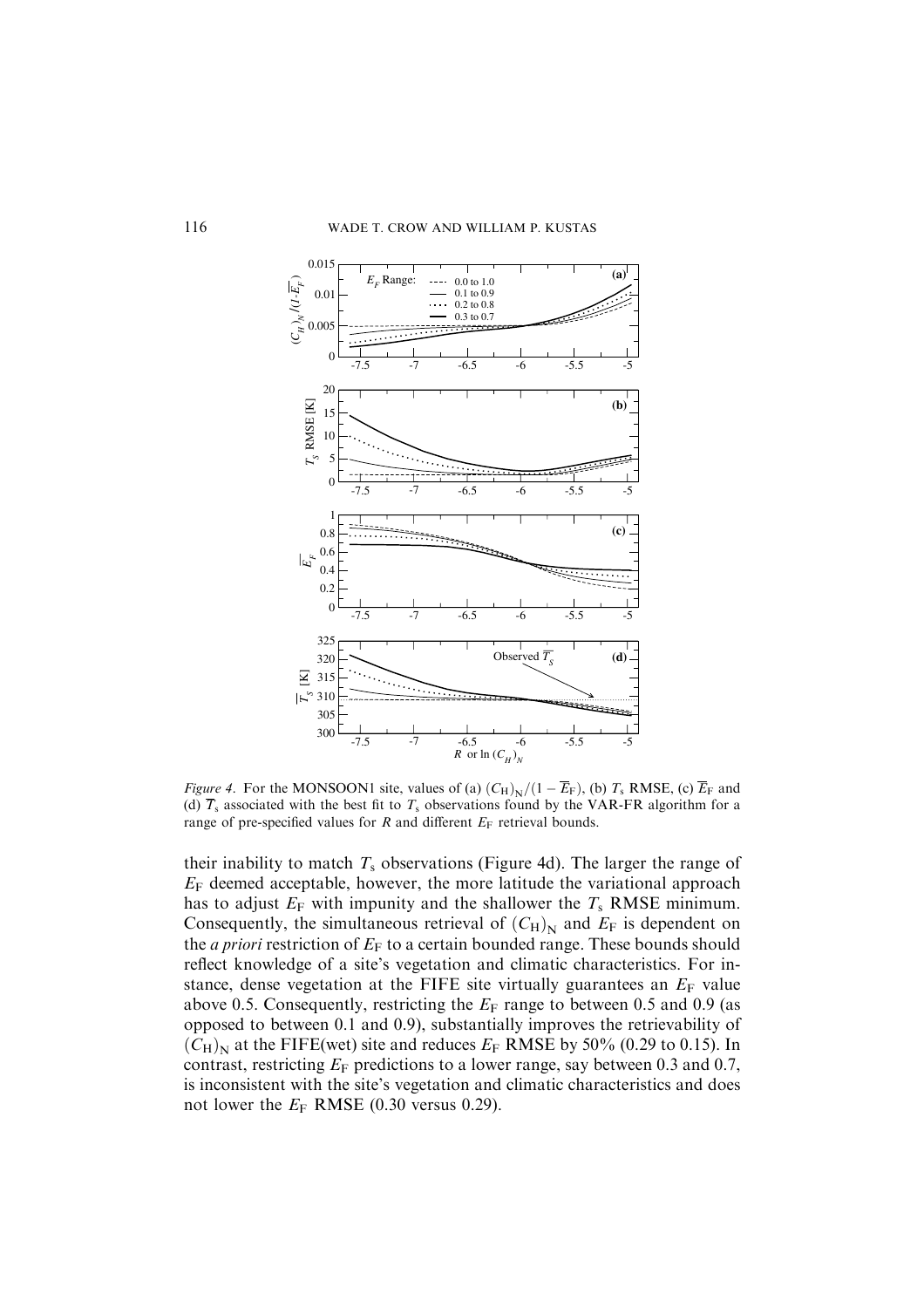Since  $\overline{E_{\rm F}}$  is simply an averaged value obtained within the entire assimilation period, deviations from the optimal  $(C_H)_{N}/(1 - \overline{E_F})$  level occur before temporally averaged  $\overline{E_{\rm F}}$  values approach these limits (Figure 4d). Extreme  $E_F$  conditions within the assimilation period encroach upon feasible  $E_F$  bounds and provide instances in which good  $T_s$  fits cannot be accommodated for certain values of  $(C_H)_{N}$  without resorting to physically unrealistic  $E_F$  values. The presence of variability within the assimilation period, and/or more tightly bounded ranges for realistic  $E_F$  values, enhances retrievability by presenting cases where extreme values of  $E_F$  are required to match  $T_s$  observations. If these values fall outside of the physically realistic bounds for  $E_F$ , specific values of  $(C_H)_N$  can be labeled as non-optimal. Retrievability can also be enhanced by employing longer assimilation windows that encompasses greater  $E_F$  variability within the assimilation period.

### 4.1.2. Role of Land Surface Conditions

Figure 5 plots values for  $(C_H)_{\text{N}}/(1 - \overline{E_F})$  that lead to  $T_s$  RMSE minima at each site; results for all eight sites are plotted in order of decreasing NDVI values for Table I. Large variations are observed between sites. The magnitude of this ratio, along with P, determines the vigour of diurnal variations in  $T<sub>s</sub>$  due to the periodic radiative forcing of the land surface. High (low)  $(C_H)_{\text{N}}/(1 - \overline{E_F})$  fractions are typical of wet and highly vegetated (dry and sparsely vegetated) sites where diurnal  $T_s$  dynamics are (pronounced) damped. Setting an optimal value of this fraction equal to some constant  $K$ , solving for  $\overline{E_{\rm F}}$ , and taking the derivative of  $\overline{E_{\rm F}}$  with respect to  $(C_{\rm H})_{\rm N}$  yields:

$$
\frac{d\overline{E_{\rm F}}}{d(C_{\rm H})_{\rm N}} = -K^{-1}.\tag{11}
$$

A highly negative  $dE_F/d(C_H)_{\text{N}}$  (i.e. a small optimal  $(C_H)_{\text{N}}/(1 - \overline{E_F})$  value) dictates that large variations in  $(C_H)_N$  will require analogously large adjustments in  $\overline{E_{\rm F}}$  to minimize  $T_{\rm s}$  RMSE. Consequently, a large variation in  $(C_H)$ <sub>N</sub> cannot be accommodated without exceeding pre-set  $E_F$  bounds. This inflexibility enhances the retrievability of  $(C_H)_N$ . This is typically the case with dry and sparsely vegetated sites given in Table I and Figure 5 that exhibit low  $(C_H)_{N}/(1 - \overline{E_F})$  and, by (11), highly negative  $dE_F/d(C_H)_{N}$ . Note the poor retrievability in Figure 3 for the heavily vegetated FIFE site during a wet period relative to the lightly vegetated and drier ELRENO13 and MONSOON1 sites.

#### 4.1.3. Diagnostics for Retrievability

Results in Sections 4.1.1 and 4.1.2 suggest the potential of two simple diagnostics to evaluate the potential of the Caparrini et al. (2003, 2004) approach at a given site. The averaged magnitude of  $T_s - T_a$  provides a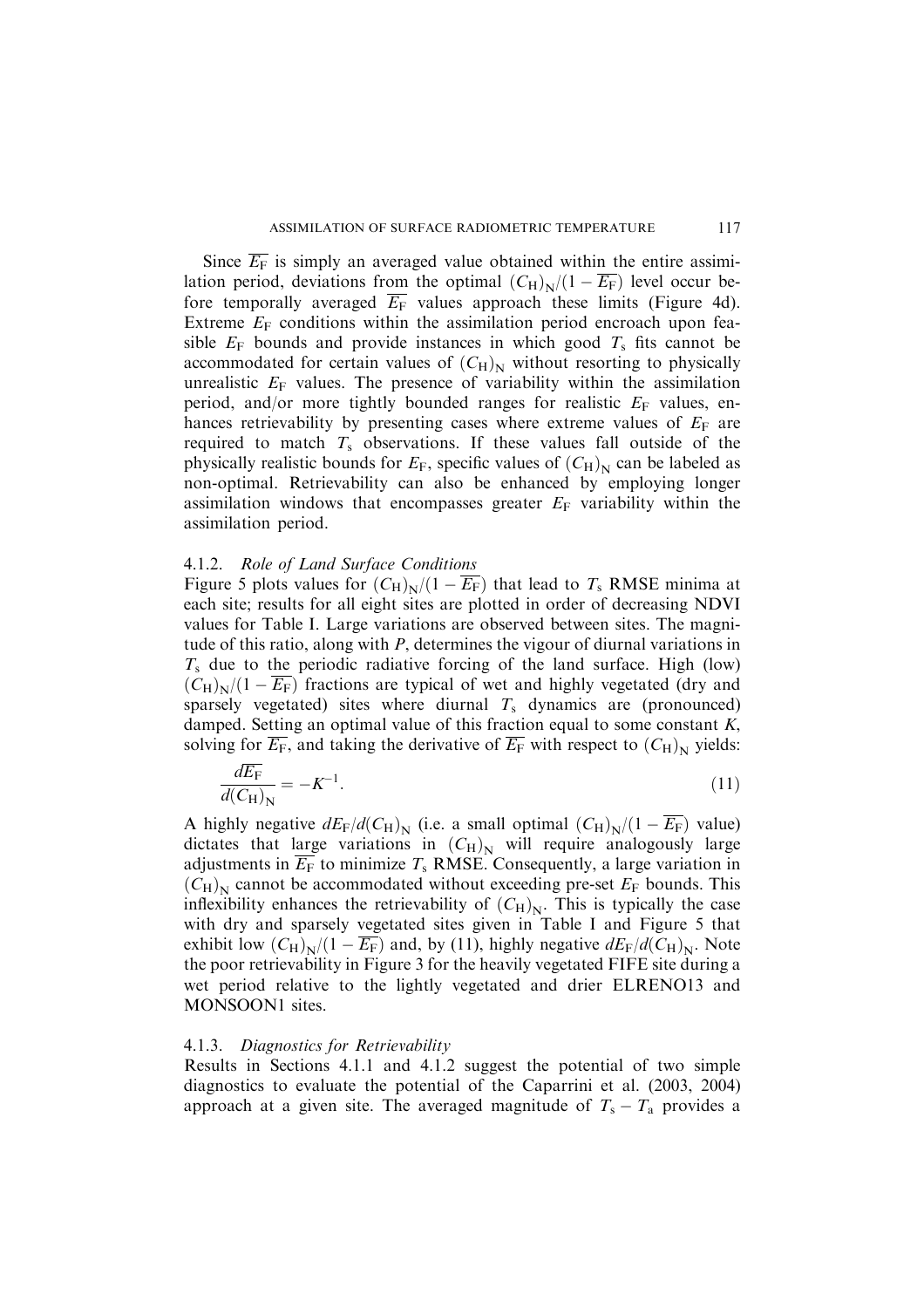

Figure 5. (a)  $(C_H)_N/(1-\overline{E}_F)$  and (b)  $(C_H)_N$  values associated with the best fit to T<sub>s</sub> observations for all sites listed in Table 1.

measure of land surface cooling efficiency and the magnitude of  $(C_H)_{N}$  $(1 - \overline{E_{\rm F}})$  values required to match  $T_s$  observations. Smaller optimal values of  $(C_H)_{\text{N}}/(1 - \overline{E_{\text{F}}})$  dictate more highly negative  $dE_{\text{F}}/d(C_H)_{\text{N}}$  values and less pronounced  $T_s$  minima. Likewise, since  $(C_H)_{N}$  is constant within assimilation periods, variations in  $T_s - T_a$  manifest themselves as day-to-day variability in  $E_F$ . Larger variability in  $E_F$ , in turn, reduces the range of  $(C_H)_N$  values that yields  $E_F$  predictions within physically realistic ranges. For Figure 6, the sharpness of the  $T_s$  minimum at all eight sites listed in Table I was defined as the absolute range of  $(C_H)_N$  values whose  $T_s$  RMSE is within 0.2 K of the global  $T_s$  RMSE minimum. Each site is ranked according to this sharpness measure. The size of the circles in Figure 6 reflects this ranking, with larger circles assigned to sites with well-defined  $T_s$  RMSE minimum. Circles are positioned in the plot according to mean daytime  $T_s - T_a$  and the magnitude of day-to-day variations in daytime-averaged  $Ts - T_a$ . There exists a tendency for sites with higher mean  $T_s - T_a$  and greater  $Ts - T_a$  variability to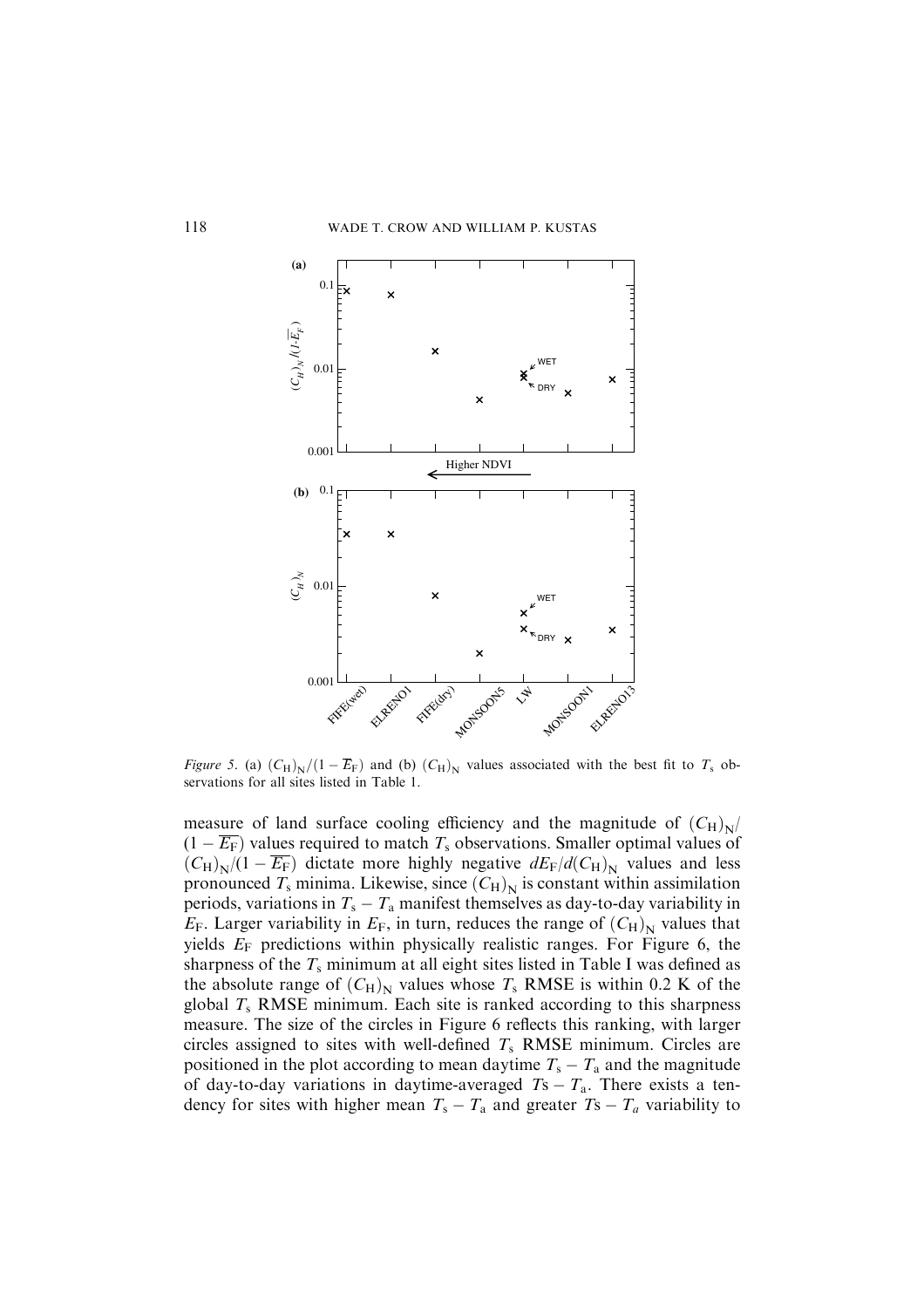

Figure 6. Relationship between retrievability of  $(C_H)$ <sub>N</sub> and the mean and standard deviation of daytime-averaged  $T_s - T_a$  differences. Circle size is determined by ranking sites according to the range of  $(C_H)_N$  found within 0.2 K of the  $T_s$  RMSE minimum. Larger circles have smaller  $(C_H)$ <sub>N</sub> ranges and the best retrievability.

enjoy sharper  $T_s$  RMSE minima and improved prospects for the simultaneous retrieval of both  $(C_H)_{N}$  and  $E_F$ . Since  $T_s$  and  $T_a$  observations represent the key drivers for VAR-FR model predictions, these two diagnostics (the mean and standard deviation of  $T_s - T_a$ ) appear to drive site-to-site variations in the retrievability of  $(C_H)_{N}$ .

# 4.2. PHYSICAL INTERPRETABILITY OF  $(C_H)_N$  retrievals

A well-known drawback for one-source energy balance approaches is the non-equivalence of the aerodynamic and radiative temperatures, the latter being strongly influenced by the areal fraction of bare soil viewed by the radiometer (Kustas et al., 2004). Direct measurement of both soil  $(T_{\text{sol}})$ and vegetation  $(T_{\text{veg}})$  surface radiometric temperatures at the MONSOON1 and MONSOON5 sites provides an opportunity to study partial vegetation impacts on VAR-FR  $(C_H)$ <sub>N</sub> retrievals. Viewing of the surface at different 'look' angles leads to variations in the fraction of observed thermal emission originating from the canopy  $(f_v)$  and variations in the relative weighting of soil and vegetation sources underlying remote  $T_s$  observations. Assuming equal emissivities for vegetation and soil, the radiometric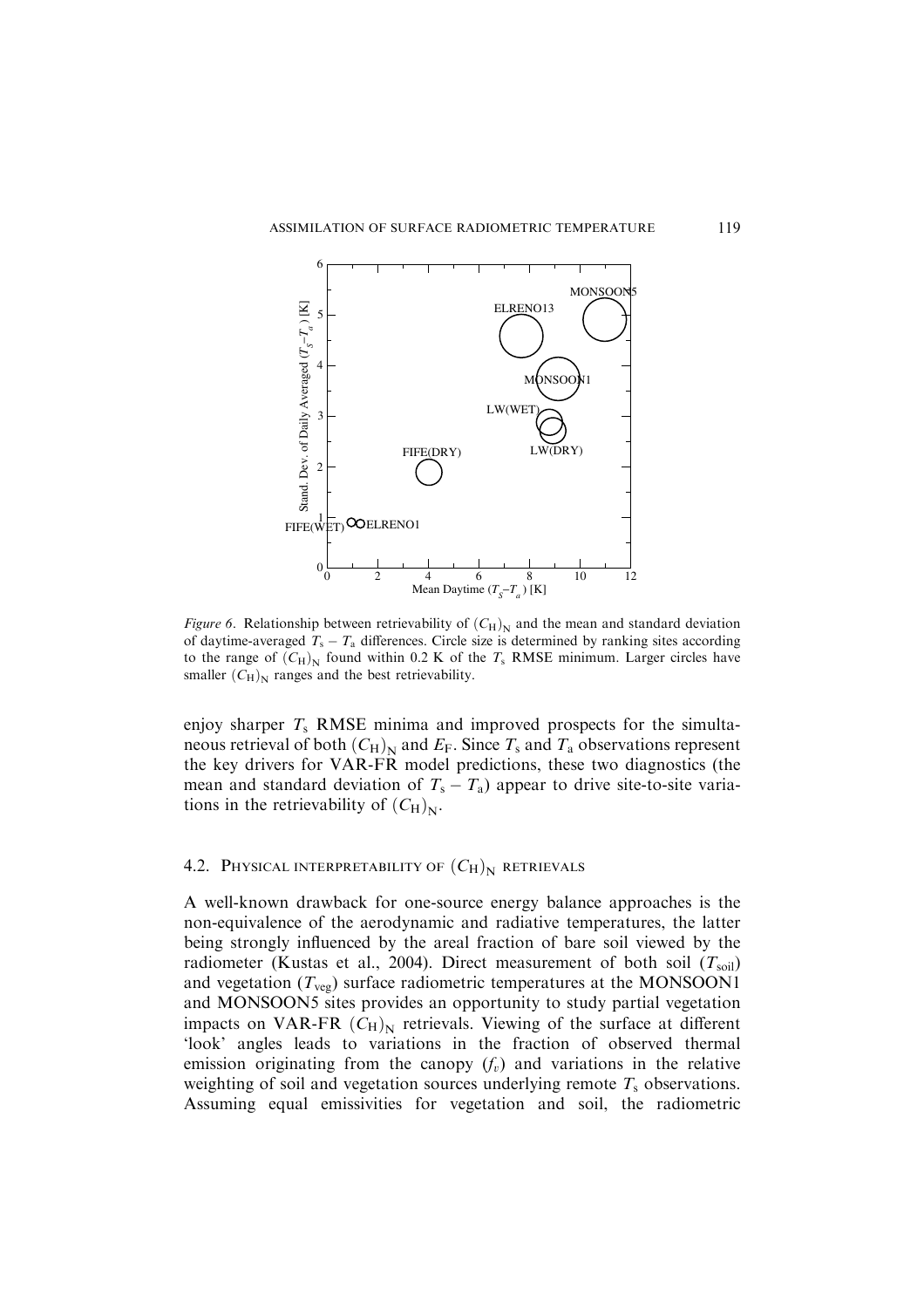temperature  $T_s$  can be related to  $T_{soli}$ ,  $T_{veg}$ , and  $f_v$  via the following approximate relationship:

$$
T_s \approx [f_s T_{\text{veg}}^4 + (1 - f_s) T_{\text{solid}}^4]^{0.25},\tag{12}
$$

where  $f_v$  varies as a function of both observation 'look' angle and  $L_{\text{Al}}$ . Using (12), a series of  $T_s$  time series were constructed from  $T_{\text{solid}}$  and  $T_{\text{veg}}$ measurements assuming various values of  $f_v$ . Figure 7 describes the impact of variations in  $f_v$ , due ostensibly to changes in view 'look' angle, on VAR-FR  $E_F$  and  $(C_H)_N$  retrievals at the MONSOON1 site. Viewing partially vegetated surfaces from increasingly high zenith angles (i.e. increasingly further from nadir) leads to increased weighting of vegetation thermal emission and a reduction in the near-surface  $T_s - T_a$  value driving turbulent energy fluxes. This cooling increases the magnitude of  $(C_H)_{N}$  $(1 - E_F)$  required to match  $T_s$  observations. Due to temporal  $E_F$  variability at the MONSOON1 site that spans the range of physically realistic  $E_F$  values, increases in  $(C_H)_N/(1 - E_F)$  are most easily accomplished by



Figure 7. (a) Average  $T_s - T_a$  difference, (b) retrieved  $(C_H)_{\text{N}}$ , and (c) retrieved  $\overline{E}_{\text{F}}$  values at the MONSOON1 site for a range of vegetation fractions.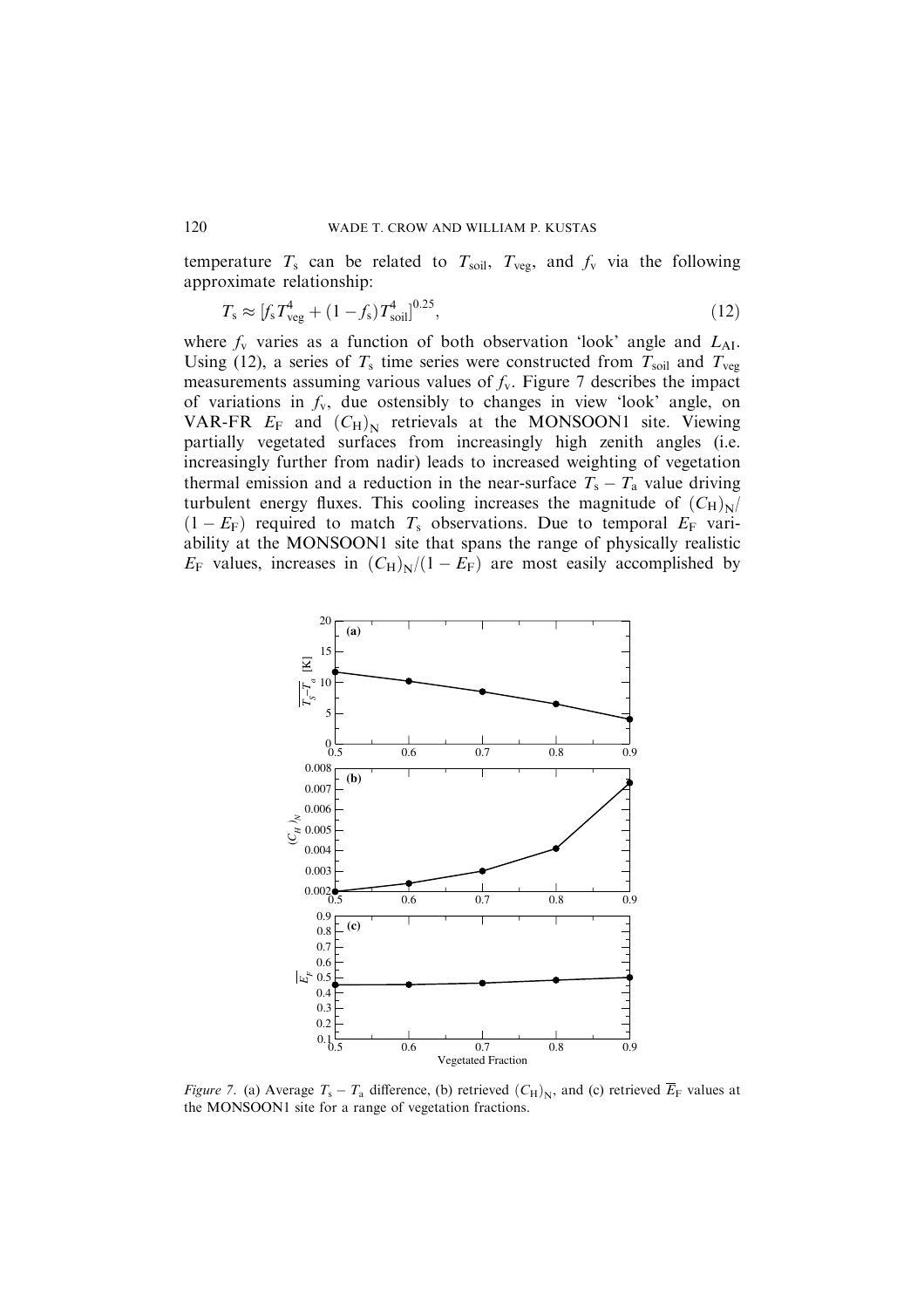raising  $(C_H)$ <sub>N</sub> values. These changes are at odds with the formal definition of  $(C_H)$ <sub>N</sub> in (6) and suggest that values of  $(C_H)$ <sub>N</sub> retrieved by the onesource VAR-FR approach actually constitute effective transfer parameters, which reflect, in part, viewing geometry and the impact of background soil temperature. In contrast, variations in  $f_v$  have relatively little impact on  $E_F$  retrievals.

The impact of bare soil emission on  $(C_H)_N$  retrievals over partially vegetated canopies is also evident in Figure 5b. Note that lower  $(C_H)_{N}$  (i.e. smoother aerodynamic conditions) are required to match  $T_s$  observations for the shrub and grassland MONSOON sites versus the bare soil ELRENO13 site. This runs counter to expectations concerning the aerodynamic roughness at both sites, and most likely reflects the need for anomalously low  $(C_H)$ <sub>N</sub> values to blunt the impact of very high background soil temperatures at the MONSOON sites.

Irregardless of the physical interpretation for retrieved  $(C_H)_{N}$  values, the VAR-FR approach will return accurate energy flux values if transfer coefficients match effective values of  $(C_H)_{N}$  that minimize  $E_F$  error. Figure 8 demonstrates that, with the exception of a very pronounced low bias at high  $(C_H)_{N}$ , fitting to  $T_s$  values does a relatively good job at recovering  $(C_H)_{N}$ values that minimize  $E_F$  RMSE.



Figure 8. Comparisons between  $(C_H)_{N}$  retrieved by fitting to T<sub>s</sub> observations and  $(C_H)_{N}$ values associated with the best  $E_F$  predictions. Vertical error bars signify range of  $(C_H)_N$ values found within 0.2 K of the  $T_s$  RMSE minimum.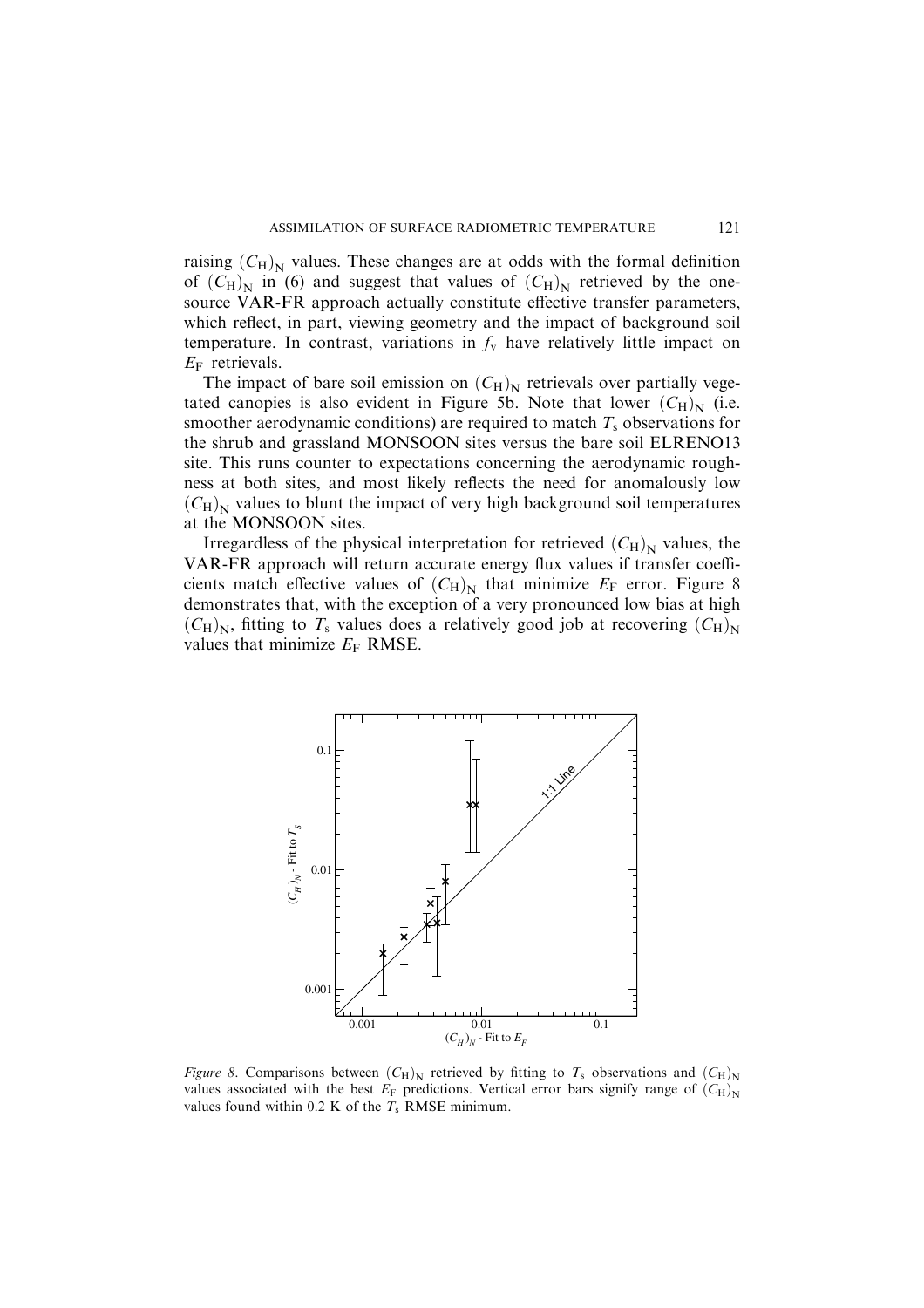#### 122 WADE T. CROW AND WILLIAM P. KUSTAS

# 4.3. ACCURACY OF  $E_F$  and  $G_F$  retrievals

Since  $R_n$  values are measured and energy balance assumed, flux results for the VAR-FR approach can be completely described with the normalized fractions  $E_F$ , defined in (3), and  $G_F$ , defined in (10). Figures 9 and 10 show daytime averaged  $E_F$  and  $G_F$  predictions made by the VAR-FR method for each study period/site listed in Table I. Dotted lines reflect the spread in  $E_F$ and  $G_F$  results introduced by considering all R values within 0.2 K of the minimum  $T_s$  RMSE, and open circles are flux tower observations. Uncertainty associated with poorly defined  $T_s$  minima introduces a significant level of uncertainty into the evaluation of VAR-FR  $E_F$  predictions. For instance, VAR-FR results for LW(DRY) demonstrate a good fit to  $E_F$  observations



Figure 9. Comparisons between VAR-FR  $E_F$  predictions (solid lines) and flux tower observations (open circles). Dotted lines represent the range of  $E_F$  predictions associated with  $T_s$ RMSE within 0.2 K of the global  $T_s$  RMSE minimum.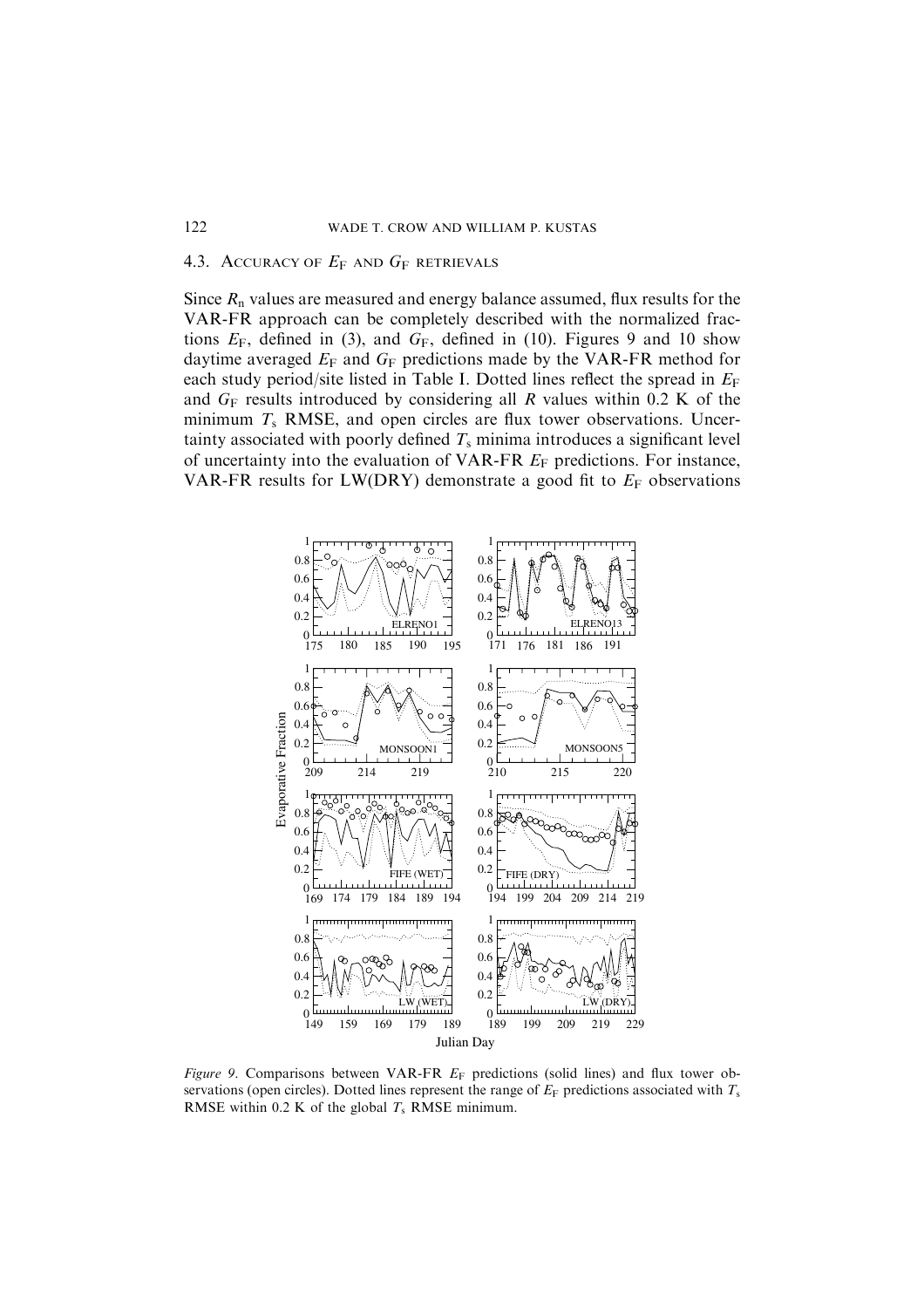

Figure 10. Comparisons between VAR-FR  $G_F$  prepdictions (solid lines) and flux tower observations (open circles). Dotted lines represent the range of  $E_F$  predictions associated with  $T_s$  RMSE within 0.2 K of the global  $T_s$  RMSE minimum.

for the  $(C_H)$ <sub>N</sub> value associated with the best fit to  $T_s$  observations (solid line in Figure 9), however essentially identical fits to  $T_s$  observations (dotted lines in Figure 9) can produce widely varying, and much worse,  $E_F$  predictions. The opposite is true at the FIFE(WET) site where the best fit is associated with low  $E_F$  accuracy, but alternative  $(C_H)_N$  values, with only a slightly worse fit to  $T_s$ , lead to very good  $E_F$  retrieval accuracy (see top dotted line in Figure 9 for FIFE(WET)). VAR-FR  $G_F$  results are generally more robust to the impact of  $(C_H)$ <sub>N</sub> uncertainty (note the smaller spread of dotted lines in Figure 10 versus Figure 9) and clearly reveal a low bias when compared to flux tower observations.

Comparison of results in Figures 9 and 10 to competing TSM predictions offers an important perspective on VAR-FR results. Intercomparisons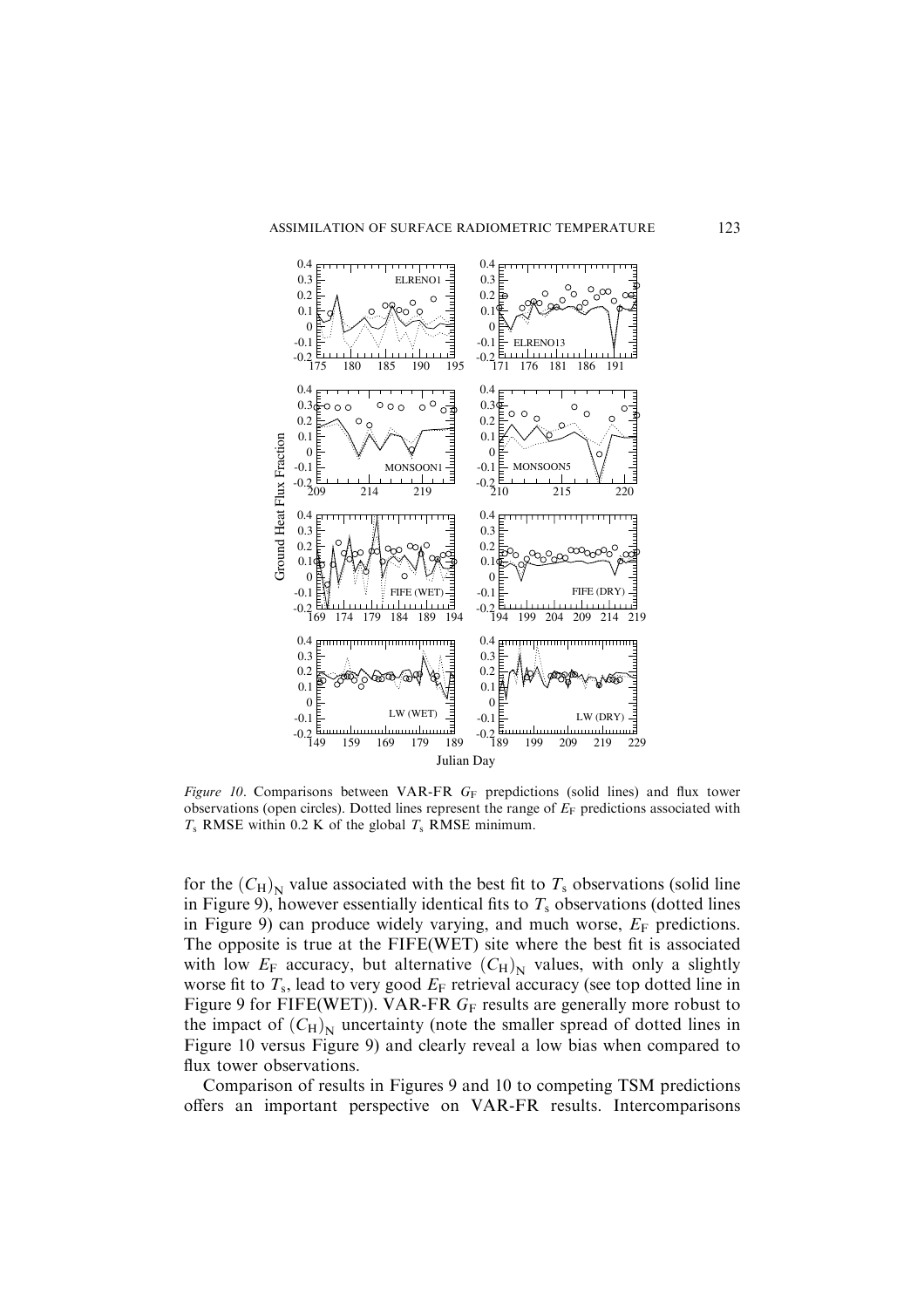between competing models should reflect underlying differences in model complexity. An attractive characteristic of the VAR-FR model is that it is a parsimonious approach that, in theory, requires little or no ancillary information concerning surface conditions. In contrast, the TSM requires independent estimates of vegetation  $L_{AI}$ . These values are often estimated as a function of remote NDVI observations (Choudhury, 1987; Choudhury et al., 1994):

$$
L_{\rm AI} = \frac{1}{-\kappa} \ln \left( \frac{\rm NDVI_{max} - NDVI}{\rm NDVI_{max} - NDVI_{min}} \right),\tag{13}
$$

where  $\kappa$  is assumed to be 0.8 and NDVI<sub>min</sub> (NDVI of bare soil) to be 0.00. NDVImax (NDVI at 100% vegetation cover) values were assumed equal to 0.65 at the LW and ELRENO sites (French et al., 2003), 0.75 at the FIFE site, and 0.60 at the MONSOON sites. The roughness length for momentum transfer was taken to be one-eighth of the observed vegetation height at each site.  $L_{\text{AI}}$  estimates from (13) were used to calculate  $G_F$  at each site via (10) and  $f<sub>v</sub>$  values used to partition  $T<sub>s</sub>$  between soil and vegetation sources via (12). Consequently, meaningful comparisons between the TSM and VAR-FR approaches should reflect the ease in which accurate  $L_{AI}$  estimates can be obtained from available remote sensing observations. Figures 11 and 12 show  $E_F$  and  $G_F$  RMSE results for TSM predictions utilizing a range of  $L_{\rm AI}$  values. Horizontal lines represent RMSE for comparable VAR-FR retrievals at each site. Dashed vertical lines represent estimates of  $L_{\text{Al}}$  obtained from satellitederived NDVI observations listed in Table I and from Equation (13).

Irregardless of the  $L_{\text{AI}}$  choice, TSM  $E_F$  predictions (Figure 11) are superior for wet and heavily vegetated conditions at the ELRENO1 and FIFE(WET) sites. Conversely, VAR-FR  $E_F$  predictions are superior for the bare soil ELRENO13 site and dry conditions at the LW site. Using  $L_{AI}$ values derived from Table I and from (13) leads to slightly superior TSM results at the MONSOON5, FIFE(DRY), and LW(WET) sites and similar results at the MONSOON1 site. However, large uncertainty associated with VAR-FR  $E_F$  predictions (see Figure 9) makes unambiguous  $E_F$  intercomparisons impossible. Owing to a reduced uncertainty in VAR-FR results for  $G_F$ , intercomparison results for  $G_F$  retrievals in Figure 12 can be made with more certainty. Except for the LW site, where optimal  $L_{AI}$  values are underestimated by NDVI observations and (13), RMSE  $G_F$  results in Figure 12 reveal a tendency for the empirical TSM approach (10) to outperform the VAR-FR model.

Actual turbulent energy fluxes are plotted in Figure 13, where TSM predictions are based on  $L_{\text{AI}}$  estimates derived from (13). The overestimation of latent heat flux (LE) by the TSM at the ELENO1 site could be exacerbated by energy closure issues, resulting in the underestimation of LE by flux tower observations at the site (Twine et al., 2000). The underestimation of  $E_F$  by the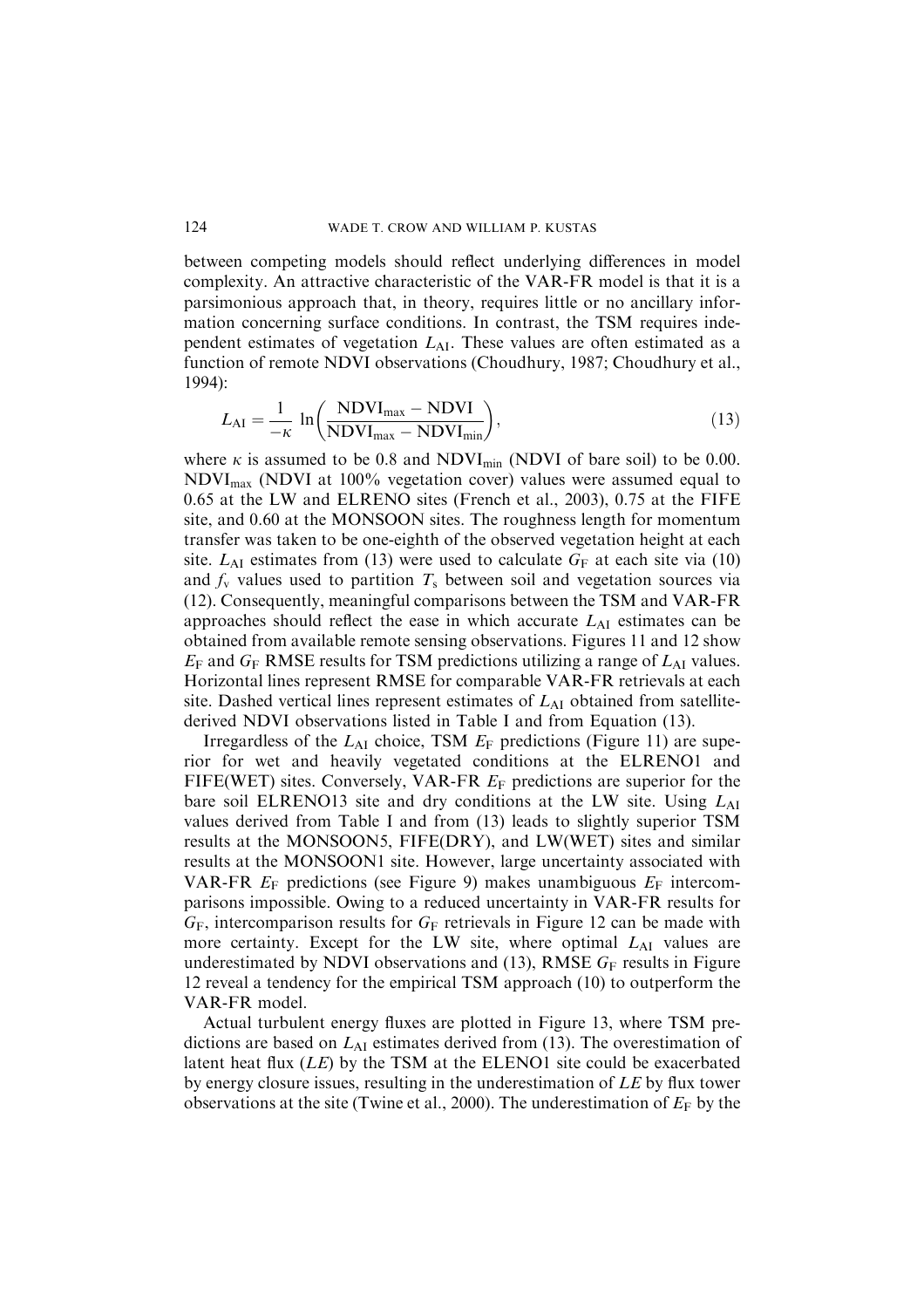

Figure 11. Comparisons between the accuracy of VAR-FR  $E_F$  prepdictions (solid horizondal lines) and TSM predictions (open circles) made using a range of  $L_{\rm AI}$  values. Dashed vertical lines represent estimates of  $L_{\text{AI}}$  derived from NDVI values listed in Table 1 and Equation (13).

VAR-FR model at the ELRENO1, LW(WET), and FIFE(WET) sites (see Figure 9) manifests itself primarily through the overestimation of H. The VAR-FR approach also tends to overestimate both  $H$  and  $LE$  at the MONSOON sites owing to the underestimation of  $G_F$  at these sites.

# 5. Summary and Conclusions

The analysis in Section 4 demonstrates the promise, and potential limitations, of utilizing surface radiometric temperature observations  $(T<sub>s</sub>)$  and variational data assimilation to simultaneously retrieve both surface evaporative fraction ( $E_F$ ) and turbulent transfer coefficients (( $C_H$ )<sub>N</sub> or  $e^R$ ). The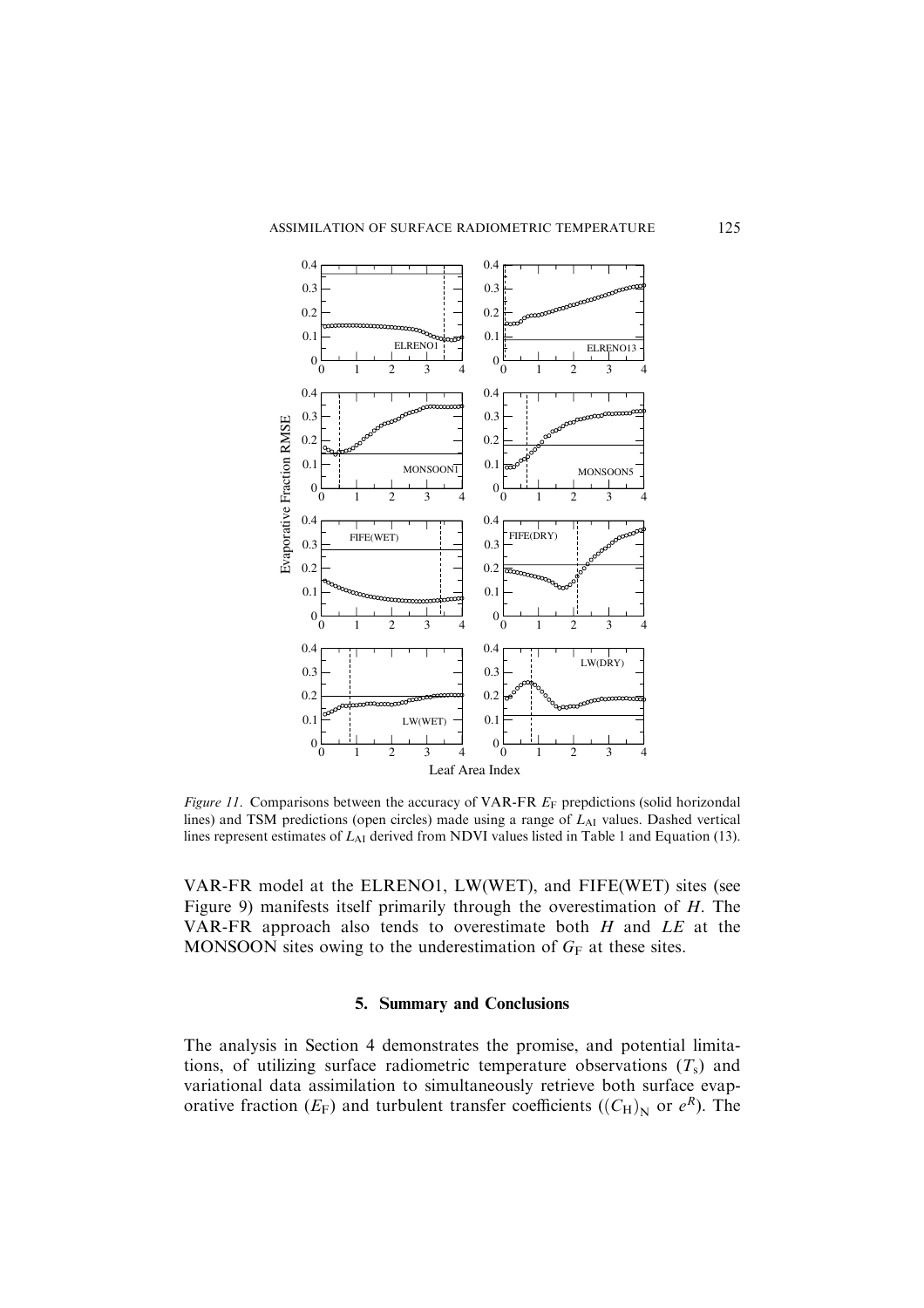

Figure 12. Comparisons between the accuracy of VAR-FR  $G_F$  prepdictions (solid horizontal lines) and TSM predictions (open circles) made using a range of  $L_{\text{Al}}$  values. Dashed vertical lines represent estimates of LAI derived from NDVI values listed in Table 1 and Equation (13).

key limitation of the VAR-FR approach presented by Caparrini et al. (2003, 2004) is its tendency to be ill-posed for certain land cover types. At these sites, a continuum of R and  $E_F$  possibilities exists that produces essentially identical  $T_s$  RMSE fitness in model predictions (Figures 1–3). Minima in  $T_s$  RMSE can be sufficiently shallow such that large changes in R (and  $E_F$ ) induce only negligible variations in  $T_s$  RMSE (Figures 3b and c). Retrievability problems are the most pronounced for sites exhibiting small and non-variable  $T_s - T_a$  differences (Figure 5), a tendency typically associated with densely vegetated and wet surfaces. Unless addressed, retrievability problems for these surfaces will make VAR-FR predictions sensitive to even small random perturbations in  $T_s$  measurements and prevent the robust retrieval of surface energy fluxes.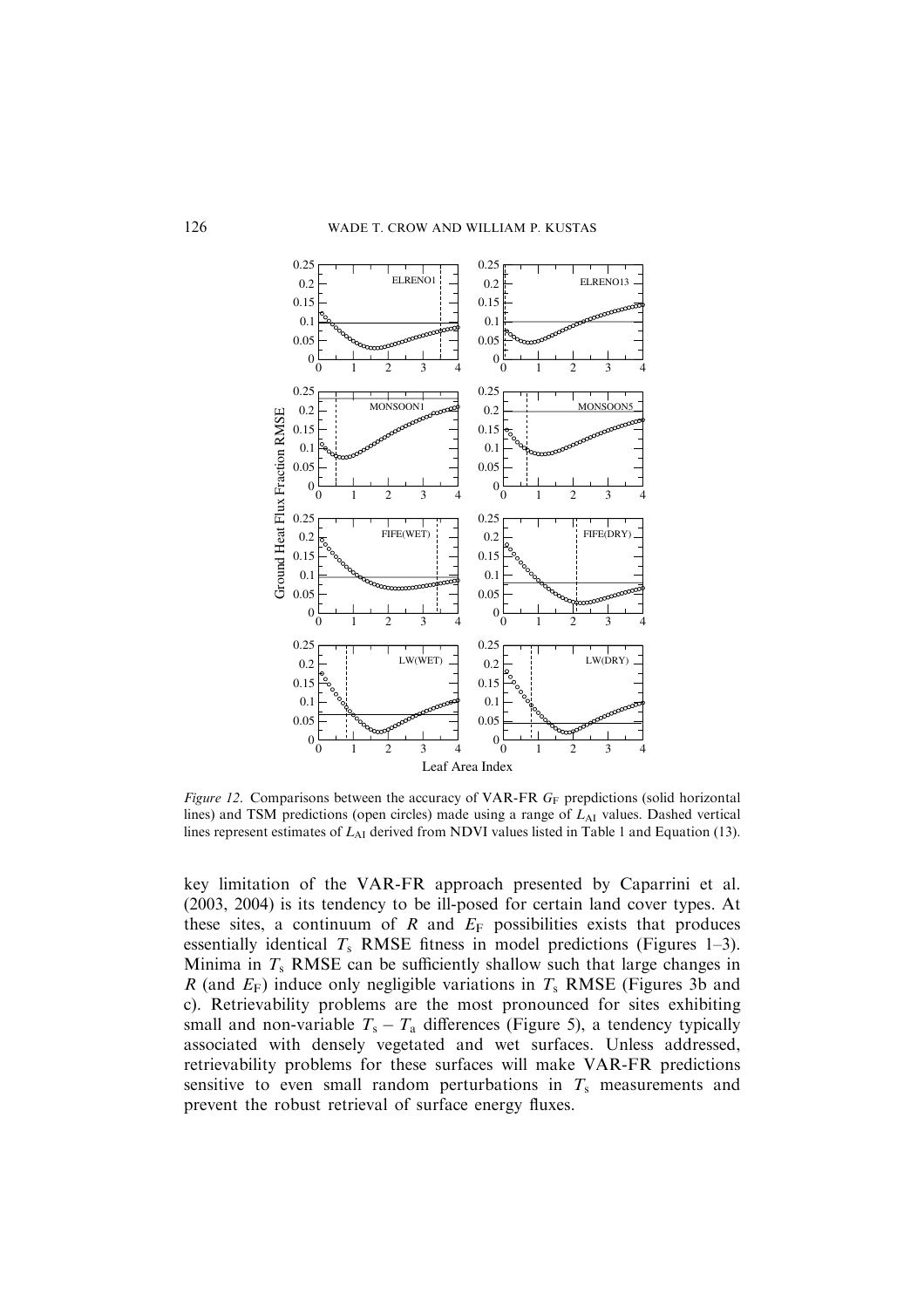

Figure 13. Scatterplot of TSM and VAR-FR  $H$  and  $LE$  predictions versus flux tower observations from all study sites. Plotted points are average flux values between 1000 and 1600 local time.

The VAR-FR approach also suffers from generic limitations impacting all single-source energy balance approaches over partially vegetated canopies. Results in Figure 7 demonstrate the sensitivity of VAR-FR R retrievals to variations in fractional vegetation coverage – due ostensibly to look angle changes – at the sparsely vegetated MONSOON1 site. The dependence of  $R$ on vegetation coverage fraction is not reflected in its physical definition and will complicate efforts to physically interpret results and/or constrain parameters within physically realistic ranges. Despite ambiguities in the physical definition of R, values retrieved by minimizing  $T_s$  RMSE predict R values that minimize the  $E_F$  error (Figure 8) reasonably well. That is, there is a tendency for  $T_s$  RMSE minima in Figure 3b to correspond to  $E_F$  RMSE minima in Figure 3c. In addition, VAR-FR  $E_F$  predictions, at least at the MONSOON1 site, are surprisingly robust to variations in vegetation coverage fraction. The impact of look angle variations is generally confined to altering R retrievals (Figure 7).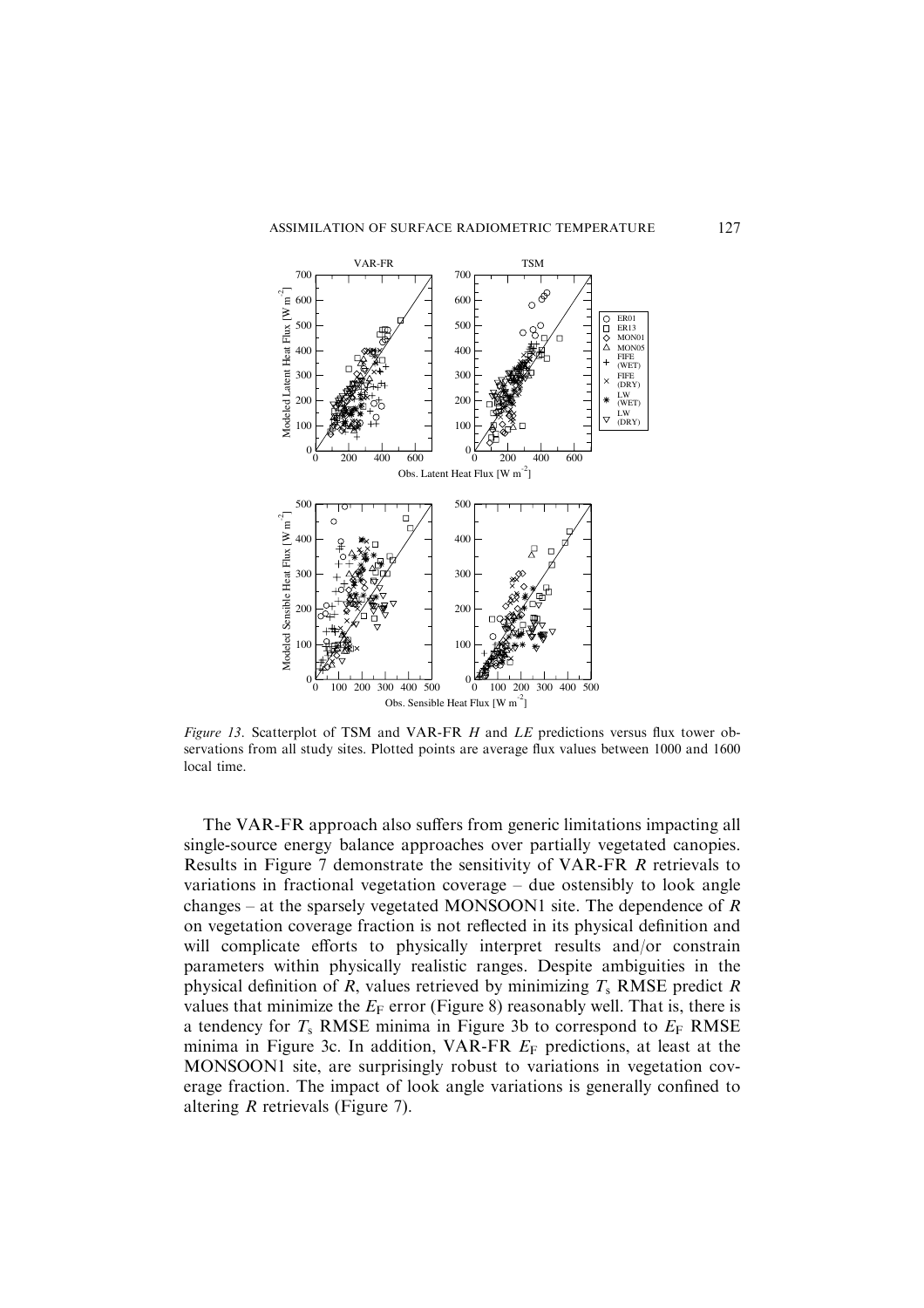#### 128 WADE T. CROW AND WILLIAM P. KUSTAS

Results in Figures 11 and 12 provide a sense as to how accurately  $L_{AI}$  values must be estimated in order for the more physically complex TSM to outperform the more parsimonious VAR-FR approach. For  $E_F$ , using estimated  $L_{\rm AI}$ values estimated from remote NDVI observations, the TSM significantly outperforms the VAR-FR approach over wet and heavily vegetated sites (e.g. ELRENO1 and FIFE(wet)), and does slightly better for partially vegetated conditions at the MONSOON5 site and LW(WET) case. In contrast, VAR-FR  $E_F$  predictions appear more accurate for the bare soil site (ELRENO13) and dry conditions at the LW site. However, the residual uncertainty concerning the true location of  $T_s$  RMSE minima in Figure 4, and therefore VAR-FR  $E_F$  predictions, complicates efforts to unambiguously rank the approaches. Relative to VAR-GR  $E_F$  predictions, uncertainty surrounding true  $T_s$  minima imparts much less uncertainty on VAR-FR  $G_F$  predictions (Figure 10). Nonetheless, results in Figure 12 provide no evidence that the more physically based  $G_F$  calculations made by the VAR-FR approach are superior to the empirical formulation used by the TSM.

Taken as a whole, VAR-FR results point towards the need for ancillary land cover information to guarantee a well-posed inversion problem and the robust prediction of surface energy fluxes results by the VAR-FR approach. Surface temperature observations alone are not sufficient to unambiguously constrain both  $E_F$  and R over partial and heavily vegetated surfaces. However, it is possible that simple and relatively robust *ad hoc* rules concerning 'reasonable'  $E_F$  and R conditions for various land surfaces may offer substantial improvement. One possibility is tighter constraints on the range of  $E_F$  values deemed physically realistic at a given site. Figure 4 demonstrates the benefits for R retrievability of constraining  $E_F$  predictions within smaller ranges. Another possibility is the specification of physically realistic ranges for R, and thus surface roughness, for various land cover types (Section 4.1). Future research should be orientated towards addressing this need.

#### Acknowledgements

The authors would like to thank Dara Entekhabi (MIT) for making the MATLAB code for the VAR-FR model available and Tilden Meyers of NOAA/ATDD for flux tower data at the Little Washita site.

### References

Anderson, M. C., Norman, J. M., Diak, G. R., Kustas, W. P., and Mecikalski, J.R.: 1997, 'A Two-Source Time-Integrated Model for Estimating Surface Fluxes from Thermal Infrared Satellite Observations', Remote Sens. Environ. 60, 195-216.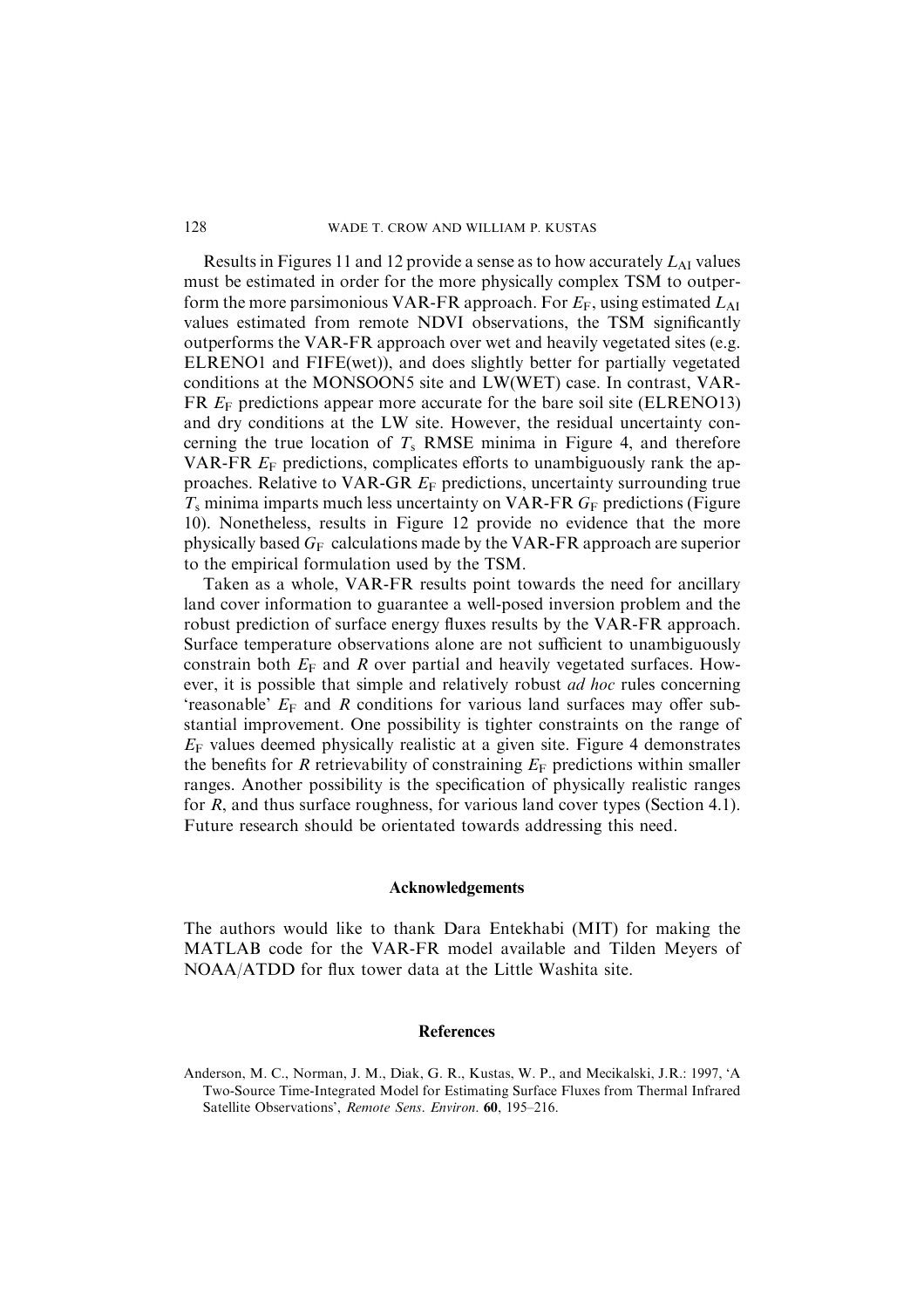- Bastiaansen, W., Menenti, M., Feddes, R., and Holtslag, A.: 1998, 'A Remote Sensing Surface Energy Balance Algorithm for Land (SEBAL) 1. Formulation', J. Hydrol. 212–213, 198– 212.
- Betts, A. K. and Ball, J. H.: 1998, 'FIFE Surface Climate and Site-Averaged Dataset 1987– 1989', J. Atmos. Sci. 55, 1091–1108.
- Boni, G. D., Castelli, F., and Entekhabi, D.: 2001, 'Sampling Strategies and Assimilation of Ground Temperature for the Estimation of Surface Energy Fluxes', IEEE Trans. Geosci. Rem. Sens. 39, 165–172.
- Boni, G. D., Entekhabi, D., and Castelli, F.: 2000, 'Land Data Assimilation with Satellite Measurements for the Estimation of Surface Energy Balance Components and Surface Control of Evaporation', Water Resour. Res. 37, 1713–1722.
- Caparrini, F., Castelli, F., and Entekhabi, D.: 2003, 'Mapping of Land-Atmosphere Heat Fluxes and Surface Parameters with Remote Sensing Data', Boundary-Layer Meteorol. 107, 605–633.
- Caparrini, F., Castelli, F., and Entekhabi, D.: 2004, 'Estimation of Surface Turbulent Fluxes through Assimilation of Radiometric Surface Temperature Sequences', J. Hydrometeorol. 5, 145–159.
- Castelli, F., Entekhabi, D., and Caporali, E.: 1999, 'Estimation of Surface Heat Flux and an Index of Soil Moisture Using Adjoint-State Surface Energy Balance', Water Resour. Res. 35, 3115–3125.
- Choudhury, B. J.: 1987, 'Relationships between Vegetation Indices, Radiation Absorption, and Net Photosynthesis Evaluated by a Sensitivity Analysis', Remote Sens. Environ. 22, 209–233.
- Choudhury, B. J., Ahmed, N. U., Idso, S. B., Reginato, R. J., and Daughtry, C.: 1994, 'Relations between Evaporation Coefficients and Vegetation Indices Studied by Model Simulation', Remote Sens. Environ. 50, 1-17.
- Crago, R. D. and Brutsaert, W.: 1996, 'Daytime Evaporation and Self-Preservation of the Evaporative Fraction and the Bowen Ratio', J. Hydrol. 180, 173–194.
- Diak, G. R., Mecikalski, J. R., Anderson, M. C., Norman, J. M., Kustas, W. P., Torn, R. D., and DeWolf, R.L.: 2004, 'Estimating Land Surface Energy Budgets from Space: Review and Current Efforts at the University of Wisconsin-Madison and USDA-ARS', Bull. Amer. Meteorol. Soc. 85, 65–78.
- French, A. N., Schmugge, T. J., Kustas, W. P., Brubaker, K. L., and Prueger, J.: 2003, 'Surface Energy Fluxes over El Reno, Oklahoma Using High-Resolution Remotely Sensed Data', Water Resour. Res. 39, doi:10.1029/2002WR001734.
- Garratt, J. R. and Hicks, B. B.: 1973, 'Momentum, Heat, and Water Vapour Transfer to and from Natural and Artificial Surfaces', Quart. J. Roy. Meteorol. Soc. 99, 25435-25446.
- Hollinger, S. E. and Daughtry, C. S. T.: 1999, Southern Great Plains 1997 Hydrological Experiment: Vegetation Sampling and Data Documentation, Technical Report to the United States Department of Agricultural on Contract AG-58-1270-7-043.
- Jiang, L. and Islam, S.: 2001, 'Estimation of Surface Evaporation Map over Southern Great Plains Using Remote Sensing Data', Water Resour. Res. 37, 329–340.
- Kustas, W. P. and Goodrich, D. C.: 1994, 'Preface to MONSOON'90 Special Issue', Water Resour. Res. 30, 1211–1225.
- Kustas, W. P. and Norman, J. M.: 1999a, 'Reply to Comments about the Basic Equations of Dual-Source Vegetation-Atmosphere Transfer Models', Agric. For. Meteorol. 94, 275–278.
- Kustas, W. P. and Norman, J. M.: 1999b, 'Evaluation of Soil and Vegetation Heat Flux Predictions Using a Simple Two-Source Model with Radiometric Temperature for Partial Canopy Cover', Agric. For. Meteorol. 94, 13–29.